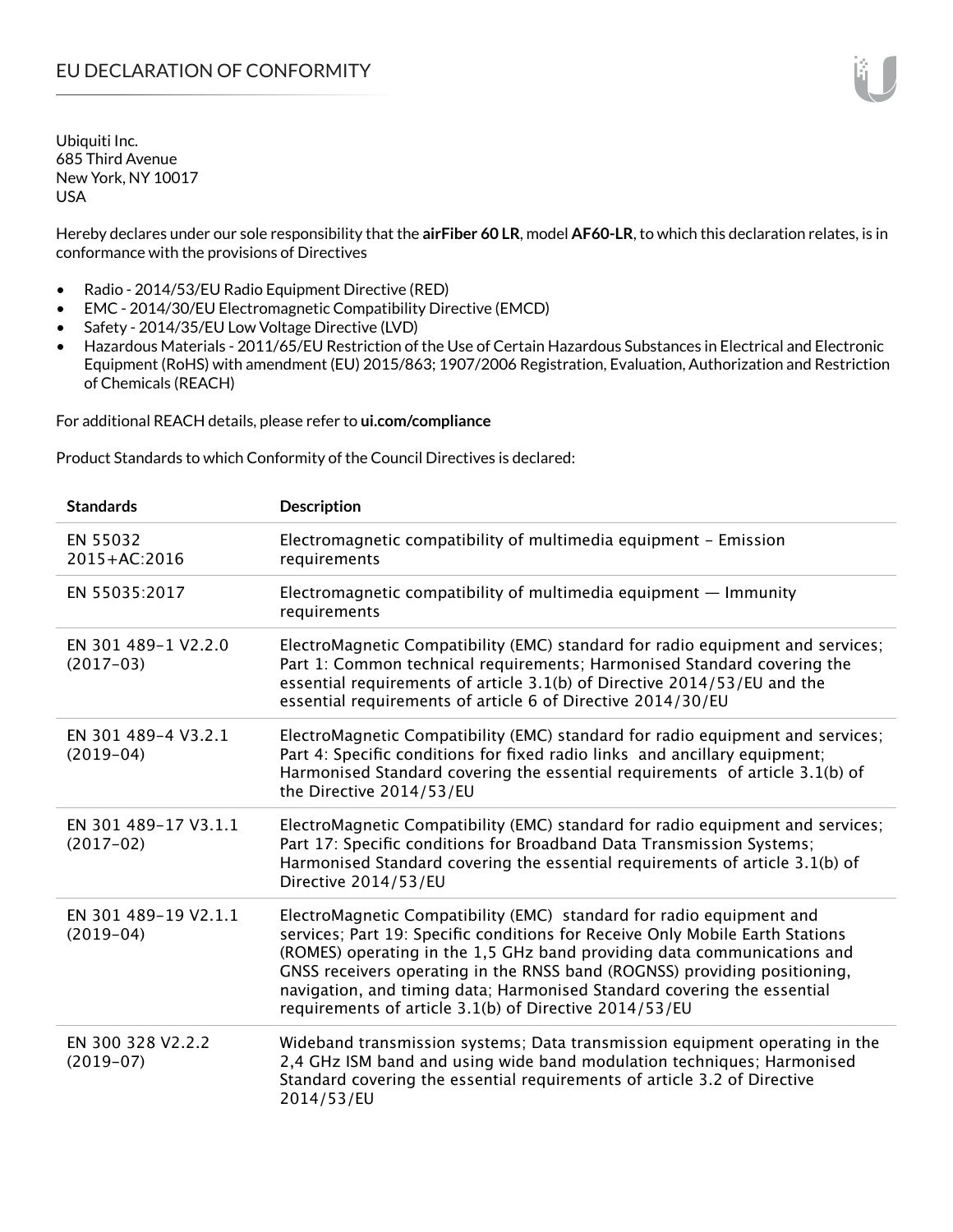## DECLARATION OF CONFORMITY

| <b>Standards</b>                   | <b>Description</b>                                                                                                                                                                                                                                                                                         |
|------------------------------------|------------------------------------------------------------------------------------------------------------------------------------------------------------------------------------------------------------------------------------------------------------------------------------------------------------|
| EN 302 217-2 V3.1.1<br>$(2017-05)$ | Fixed Radio Systems; Characteristics and Requirements for Point-To-Point<br>Equipment and Antennas; Part 2: Digital Systems Operating in Frequency<br>Bands from 1 GHz to 86 GHz; Harmonized Standard Covering the Essential<br>Requirements of Article 3.2 of Directive 2014/53/EU                        |
| EN 303 413 V1.1.1<br>$(2017-06)$   | Satellite Earth Stations and Systems (SES); Global Navigation Satellite System<br>(GNSS) receivers; Radio equipment operating in the 1 164 MHz to 1 300 MHz<br>and 1559 MHz to 1610 MHz frequency bands; Harmonised Standard covering<br>the essential requirements of article 3.2 of Directive 2014/53/EU |
| EN 62311:2020                      | Assessment of electronic and electrical equipment related to human exposure<br>restrictions for electromagnetic fields (0 Hz - 300 GHz)                                                                                                                                                                    |
| EN 62368-1<br>2014+A11:2017        | Audio/video, information and communication technology equipment – Part 1:<br>Safety requirements                                                                                                                                                                                                           |
| <b>CE Marking</b>                  | ( $\epsilon$                                                                                                                                                                                                                                                                                               |

Mark Feil Compliance Manager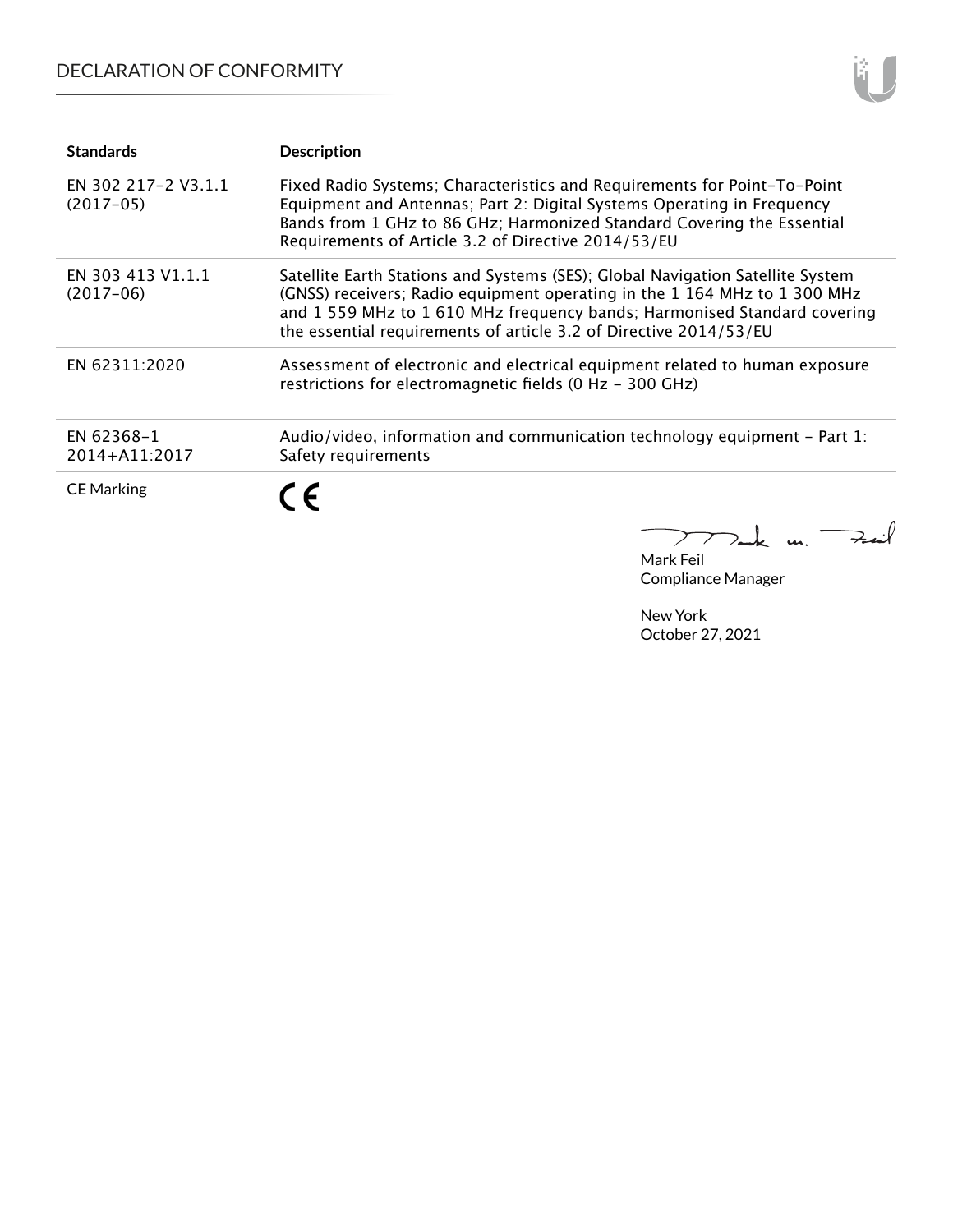## **AF60-LR**

#### **български** [Bulgarian]

С настоящото Ubiquiti декларира, че това устройство AF60-LR е в съответствие със съществените изисквания и други приложими разпоредби на Директиви 2014/53/EC, 2014/30/ЕС, 2014/35/ЕС.

## **Hrvatski** [Croatian]

Ubiquiti ovim putem izjavljuje da je ovaj uređaj AF60-LR sukladan osnovnim zahtjevima i ostalim bitnim odredbama Direktiva 2014/53/EU, 2014/30/EU, 2014/35/EU.

## **Čeština** [Czech]

Ubiquiti tímto prohlašuje, že toto AF60-LR zařízení, je ve shodě se základními požadavky a dalšími příslušnými ustanoveními směrnic 2014/53/EU, 2014/30/EU, 2014/35/EU.

## **Dansk** [Danish]

Hermed, Ubiquiti, erklærer at denne AF60-LR enhed, er i overensstemmelse med de væsentlige krav og øvrige relevante krav i direktiver 2014/53/EU, 2014/30/EU, 2014/35/EU.

## **Nederlands** [Dutch]

Hierbij verklaart Ubiquiti, dat deze AF60-LR apparaat, in overeenstemming is met de essentiële eisen en de andere relevante bepalingen van richtlijnen 2014/53/EU, 2014/30/EU, 2014/35/EU.

## **English**

Hereby, Ubiquiti, declares that this AF60-LR device, is in compliance with the essential requirements and other relevant provisions of Directives 2014/53/EU, 2014/30/EU, 2014/35/EU.

## **Eesti keel** [Estonian]

Käesolevaga Ubiquiti kinnitab, et antud AF60-LR seade, on vastavus olulistele nõuetele ja teistele asjakohastele sätetele direktiivide 2014/53/EL, 2014/30/EL, 2014/35/EL.

## **Suomi** [Finnish]

Täten Ubiquiti vakuuttaa, että tämä AF60-LR laite, on yhdenmukainen olennaisten vaatimusten ja muiden sitä koskevien direktiivien 2014/53/EU, 2014/30/EU, 2014/35/EU.

## **Français** [French]

Par la présente Ubiquiti déclare que l'appareil AF60-LR, est conforme aux exigences essentielles et aux autres dispositions pertinentes des directives 2014/53/UE, 2014/30/UE, 2014/35/UE.

## **Deutsch** [German]

Hiermit erklärt Ubiquiti, dass sich dieses AF60-LR Gerät, in Übereinstimmung mit den grundlegenden Anforderungen und den anderen relevanten Vorschriften der Richtlinien 2014/53/EU, 2014/30/EU, 2014/35/EU befindet.

## **Ελληνικά** [Greek]

Δια του παρόντος, Ubiquiti, δηλώνει ότι αυτή η συσκευή AF60-LR, είναι σε συμμόρφωση με τις βασικές απαιτήσεις και τις λοιπές σχετικές διατάξεις των οδηγιών 2014/53/EE, 2014/30/EE, 2014/35/EE.

## **Magyar** [Hungarian]

Ezennel Ubiquiti kijelenti, hogy ez a AF60-LR készülék megfelel az alapvető követelményeknek és más vonatkozó 2014/53/EU, 2014/30/EU, 2014/35/EU irányelvek rendelkezéseit.

## **Íslenska** [Icelandic]

Hér, Ubiquiti, því yfir að þetta AF60-LR tæki er í samræmi við grunnkröfur og önnur viðeigandi ákvæði tilskipana 2014/53/ESB, 2014/30/ESB, 2014/35/ESB.

## **Italiano** [Italian]

Con la presente, Ubiquiti, dichiara che questo dispositivo AF60-LR, è conforme ai requisiti essenziali ed alle altre disposizioni pertinenti delle direttive 2014/53/UE, 2014/30/UE, 2014/35/UE.

## **Latviešu valoda** [Latvian]

Ar šo, Ubiquiti, deklarē, ka AF60-LR ierīce, ir saskaņā ar būtiskajām prasībām un citiem attiecīgiem noteikumiem Direktīvās 2014/53/ES, 2014/30/ES, 2014/35/ES.

## **Lietuvių kalba** [Lithuanian]

Ubiquiti deklaruoja, kad šis AF60-LR įrenginys atitinka esminius reikalavimus ir kitas 2014/53/ES, 2014/30/ES, 2014/35/ES Direktyvų nuostatas.

## **Malti** [Maltese]

Hawnhekk, Ubiquiti, tiddikjara li dan il-mezz AF60-LR huwa konformi mar-rekwiżiti essenzjali u dispożizzjonijiet rilevanti oħrajn ta 'Direttivi 2014/53/UE, 2014/30/UE, 2014/35/UE.

## **Norsk** [Norwegian]

Herved Ubiquiti, erklærer at denne AF60-LR enheten, er i samsvar med de grunnleggende kravene og andre relevante bestemmelser i direktivene 2014/53/EU, 2014/30/EU, 2014/35/EU.

## **Polski** [Polish]

Niniejszym, Ubiquiti, oświadcza, że urządzenie AF60-LR, jest zgodny z zasadniczymi wymaganiami oraz pozostałymi stosownymi postanowieniami Dyrektyw 2014/53/UE, 2014/30/UE, 2014/35/UE.

## **Português** [Portuguese]

Ubiquiti declara que este dispositivo AF60-LR, está conforme com os requisitos essenciais e outras disposições das Directivas 2014/53/UE, 2014/30/UE, 2014/35/UE.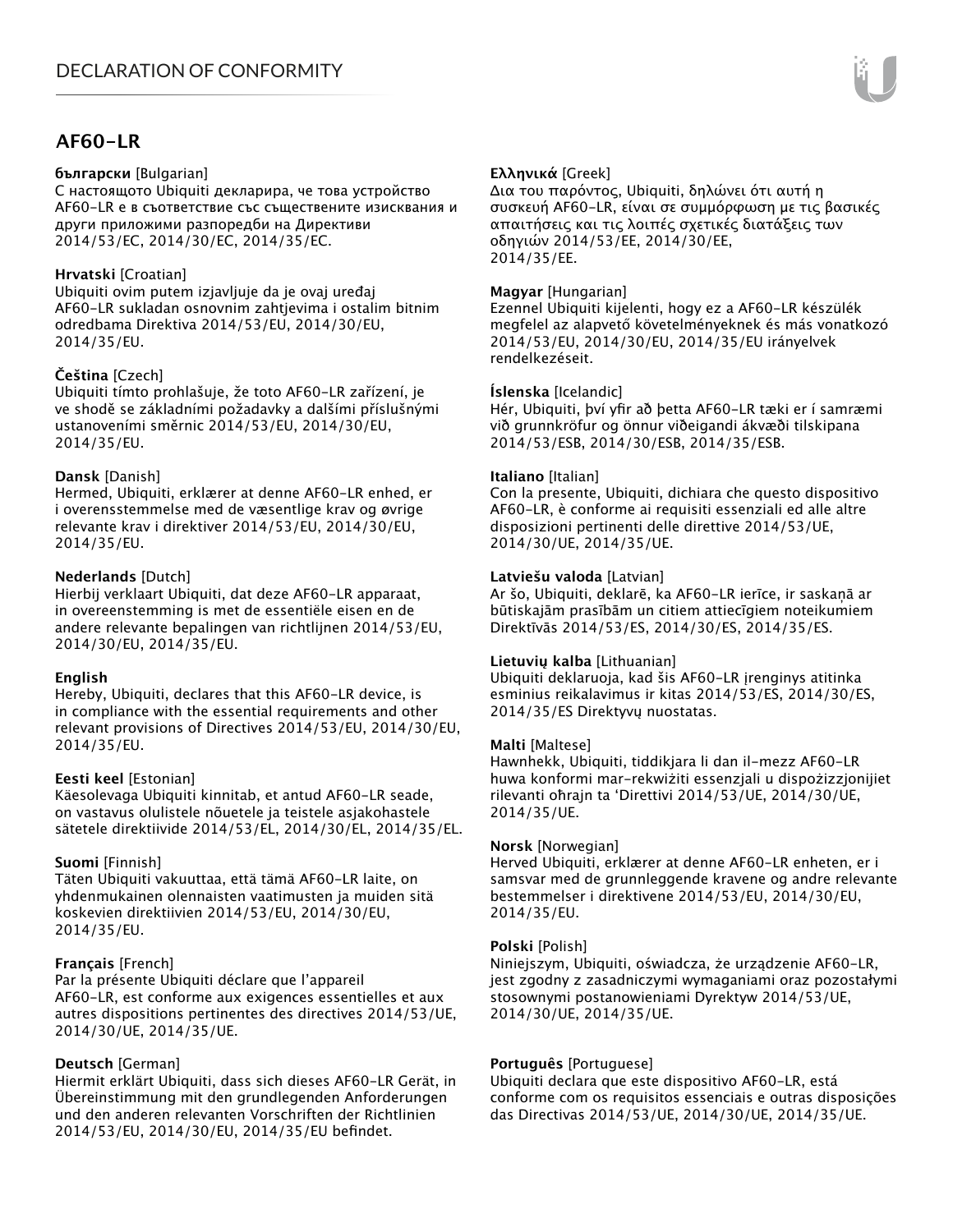#### **Română** [Romanian]

Prin prezenta, Ubiquiti declară că acest dispozitiv AF60-LR este în conformitate cu cerințele esențiale și alte prevederi relevante ale Directivelor 2014/53/UE, 2014/30/UE, 2014/35/UE.

#### **Slovenčina** [Slovak]

Týmto Ubiquiti, prehlasuje, že toto AF60-LR zariadenie, je v súlade so základnými požiadavkami a ďalšími relevantnými ustanoveniami smernice 2014/53/EÚ, 2014/30/EÚ, 2014/35/EÚ.

#### **Slovenščina** [Slovenian]

Družba Ubiquiti izjavlja, da je naprava AF60-LR v skladu z obveznimi zahtevami in drugimi ustreznimi določbami direktiv 2014/53/EU, 2014/30/EU in 2014/35/EU.

#### **Español** [Spanish]

Por medio de la presente Ubiquiti declara que este dispositivo AF60-LR, cumple con los requisitos esenciales y cualesquiera otras disposiciones aplicables o exigibles de las Directivas 2014/53/UE, 2014/30/UE, 2014/35/UE.

#### **Svenska** [Swedish]

Härmed Ubiquiti, intygar att denna AF60-LR enhet är i överensstämmelse med de väsentliga egenskapskrav och övriga relevanta bestämmelser som framgår av direktiven 2014/53/EU, 2014/30/EU, 2014/35/EU.

#### **Accessories**:

https://www.ui.com/products/#default https://www.ui.com/products/#accessories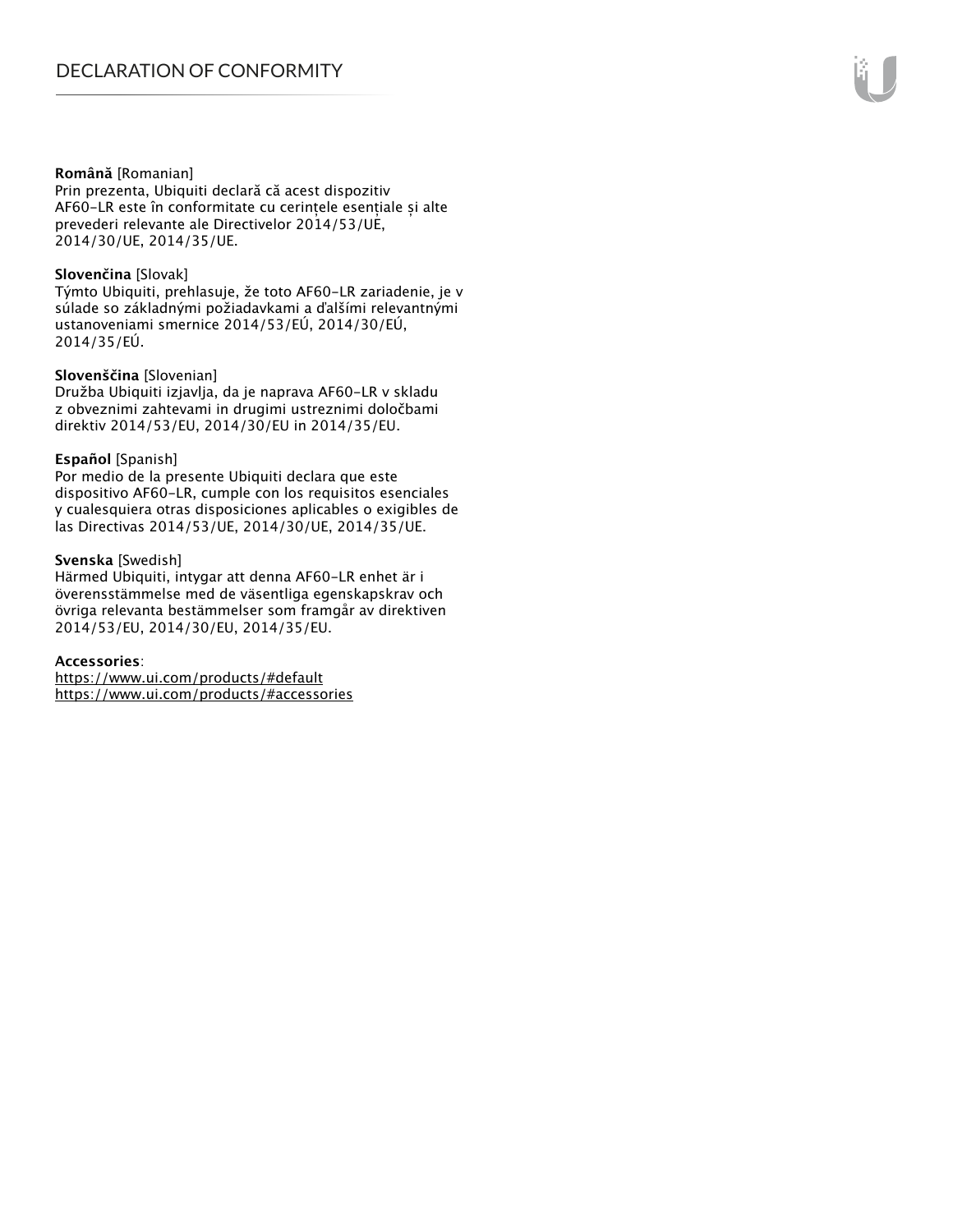Hereby declares under our sole responsibility that the **airFiber 60 LR**, model **AF60-LR**, to which this declaration relates, is in conformance with the provisions of UK Regulations

- Radio Equipment Regulations 2017
- Electromagnetic Compatibility Regulations 2016
- Electrical Equipment (Safety) Regulations 2016
- Hazardous Materials The Restriction of the Use of Certain Hazardous Substances in Electrical and Electronic Equipment Regulations 2012; 1907/2006 Registration, Evaluation, Authorization and Restriction of Chemicals (REACH)

For additional REACH details, please refer to **ui.com/compliance**

Product Standards to which Conformity of the Council Directives is declared:

| <b>Standards</b>                    | <b>Description</b>                                                                                                                                                                                                                                                                                                                                                                                                                                 |
|-------------------------------------|----------------------------------------------------------------------------------------------------------------------------------------------------------------------------------------------------------------------------------------------------------------------------------------------------------------------------------------------------------------------------------------------------------------------------------------------------|
| EN 55032<br>2015+AC:2016            | Electromagnetic compatibility of multimedia equipment - Emission require-<br>ments                                                                                                                                                                                                                                                                                                                                                                 |
| EN 55035:2017                       | Electromagnetic compatibility of multimedia equipment $-$ Immunity<br>requirements                                                                                                                                                                                                                                                                                                                                                                 |
| EN 301 489-1 V2.2.0<br>$(2017-03)$  | ElectroMagnetic Compatibility (EMC) standard for radio equipment and services;<br>Part 1: Common technical requirements; Harmonised Standard covering the<br>essential requirements of article 3.1(b) of Directive 2014/53/EU and the<br>essential requirements of article 6 of Directive 2014/30/EU                                                                                                                                               |
| EN 301 489-4 V3.2.1<br>$(2019-04)$  | ElectroMagnetic Compatibility (EMC) standard for radio equipment and services;<br>Part 4: Specific conditions for fixed radio links and ancillary equipment;<br>Harmonised Standard covering the essential requirements of article 3.1(b) of<br>the Directive 2014/53/EU                                                                                                                                                                           |
| EN 301 489-17 V3.1.1<br>$(2017-02)$ | ElectroMagnetic Compatibility (EMC) standard for radio equipment and ser-<br>vices; Part 17: Specific conditions for Broadband Data Transmission Systems;<br>Harmonised Standard covering the essential requirements of article 3.1(b) of<br>Directive 2014/53/EU                                                                                                                                                                                  |
| EN 301 489-19 V2.1.1<br>$(2019-04)$ | ElectroMagnetic Compatibility (EMC) standard for radio equipment and<br>services; Part 19: Specific conditions for Receive Only Mobile Earth Stations<br>(ROMES) operating in the 1,5 GHz band providing data communications and<br>GNSS receivers operating in the RNSS band (ROGNSS) providing positioning,<br>navigation, and timing data; Harmonised Standard covering the essential<br>requirements of article 3.1(b) of Directive 2014/53/EU |
| EN 300 328 V2.2.2<br>$(2019-07)$    | Wideband transmission systems; Data transmission equipment operating in<br>the 2,4 GHz ISM band and using wide band modulation techniques; Harmon-<br>ised Standard covering the essential requirements of article 3.2 of Directive<br>2014/53/EU                                                                                                                                                                                                  |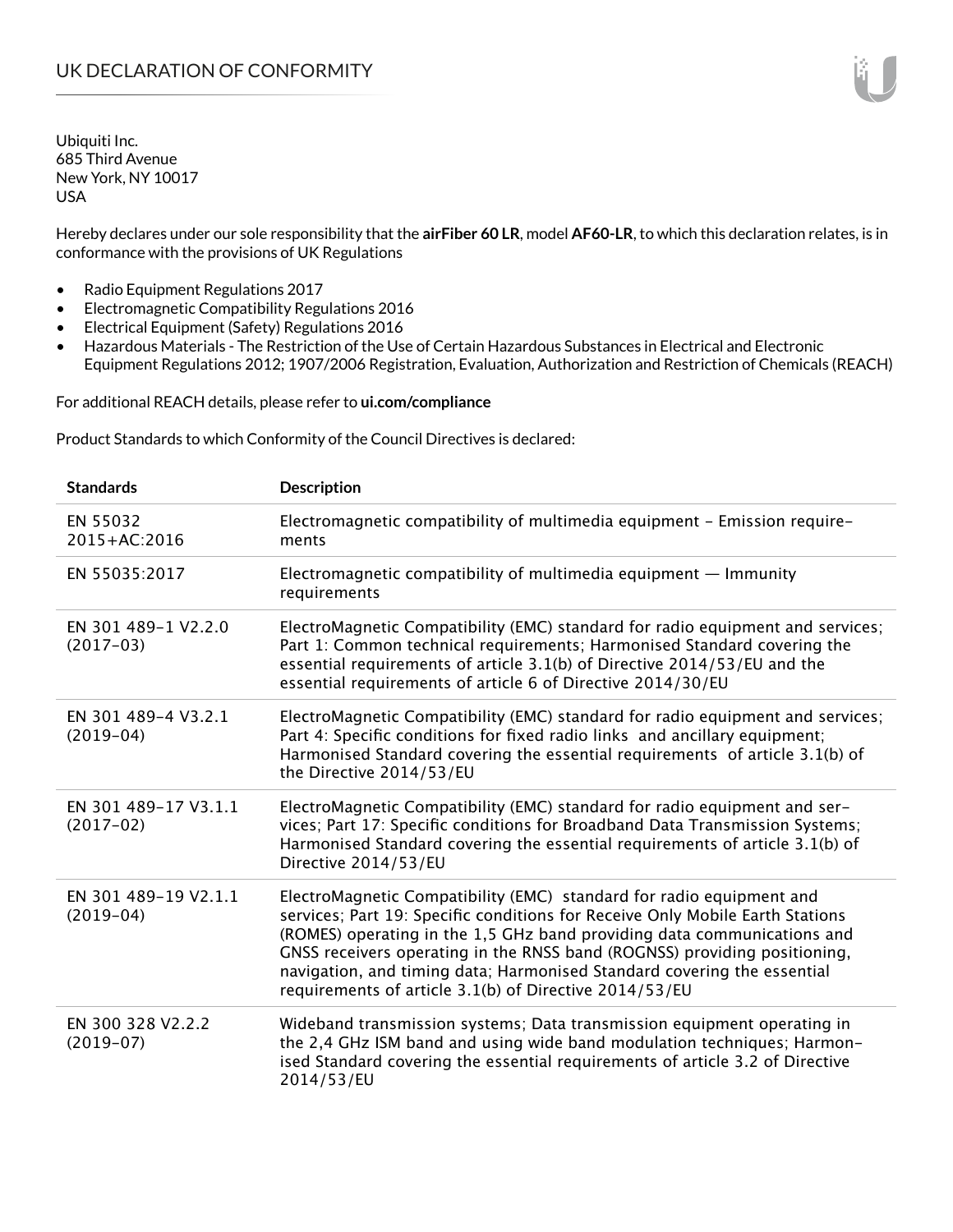## DECLARATION OF CONFORMITY

| <b>Standards</b>                   | <b>Description</b>                                                                                                                                                                                                                                                                                           |
|------------------------------------|--------------------------------------------------------------------------------------------------------------------------------------------------------------------------------------------------------------------------------------------------------------------------------------------------------------|
| EN 302 217-2 V3.1.1<br>$(2017-05)$ | Fixed Radio Systems; Characteristics and Requirements for Point-To-Point<br>Equipment and Antennas; Part 2: Digital Systems Operating in Frequency<br>Bands from 1 GHz to 86 GHz; Harmonized Standard Covering the Essential<br>Requirements of Article 3.2 of Directive 2014/53/EU                          |
| EN 303 413 V1.1.1<br>$(2017-06)$   | Satellite Earth Stations and Systems (SES); Global Navigation Satellite System<br>(GNSS) receivers; Radio equipment operating in the 1 164 MHz to 1 300 MHz<br>and 1 559 MHz to 1 610 MHz frequency bands; Harmonised Standard covering<br>the essential requirements of article 3.2 of Directive 2014/53/EU |
| EN 62311:2020                      | Assessment of electronic and electrical equipment related to human exposure<br>restrictions for electromagnetic fields (0 Hz - 300 GHz)                                                                                                                                                                      |
| EN 62368-1<br>2014+A11:2017        | Audio/video, information and communication technology equipment - Part 1:<br>Safety requirements                                                                                                                                                                                                             |
| UKCA Marking                       | UK                                                                                                                                                                                                                                                                                                           |

Mark Feil Compliance Manager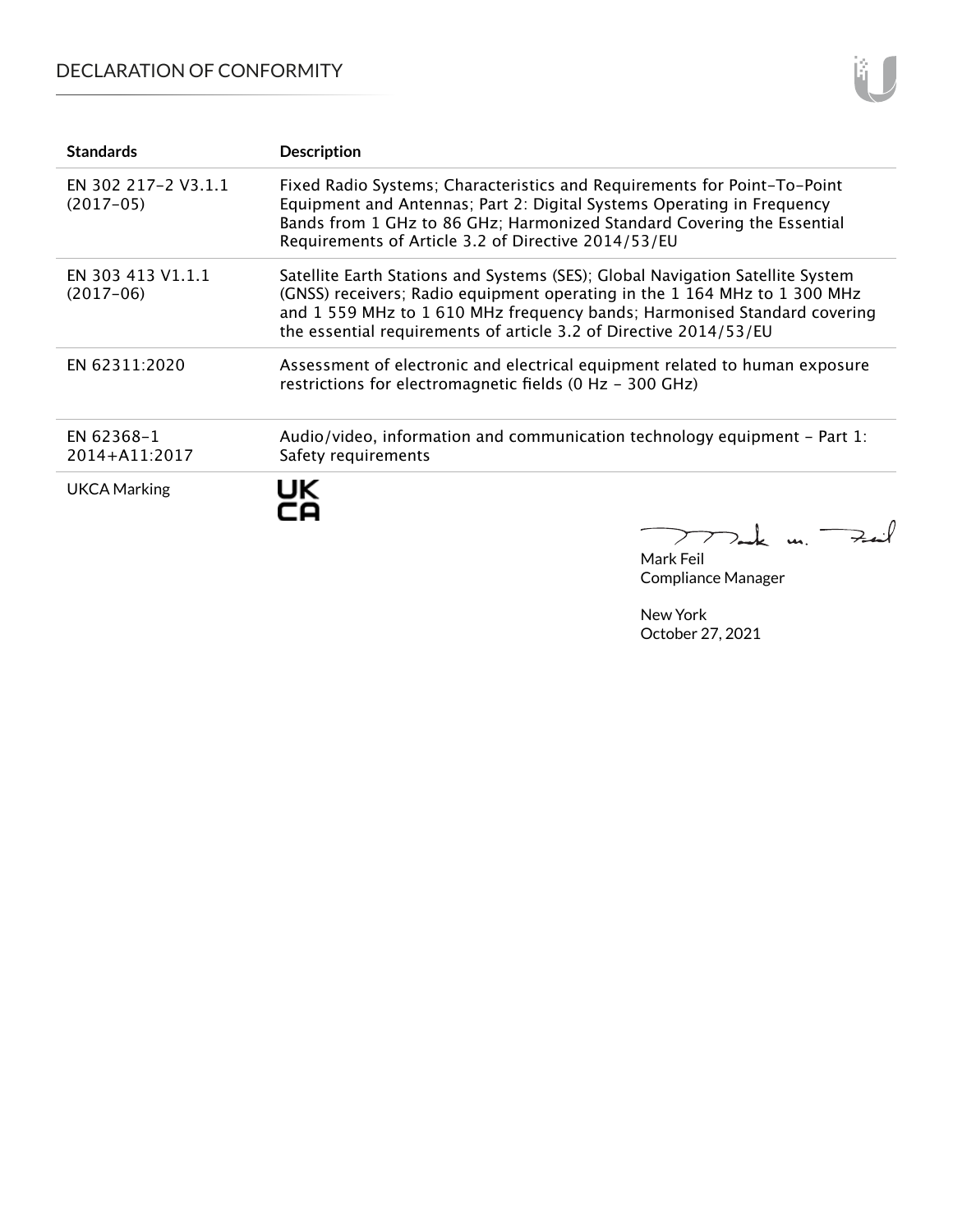Con la presente dichiara sotto la propria esclusiva responsabilità che l' **airFiber 60 LR**, modello **AF60-LR**, a cui si riferisce la presente dichiarazione, è conforme alle disposizioni delle Direttive

- Radio 2014/53/EU Direttiva sulle apparecchiature radio (RED)
- EMC -2014/30/UE Direttiva sulla Compatibilità Elettromagnetica (EMCD)
- Sicurezza -2014/35/UE Direttiva sulla Bassa Tensione (LVD)
- Materiali Pericolosi -2011/65/UE Restrizione dell'uso di alcune Sostanze Pericolose nelle Apparecchiature Elettriche ed Elettroniche (RoHS) con emendamento (UE) 2015/863; 1907/2006 Registrazione, Valutazione, Autorizzazione e Restrizione delle Sostanze Chimiche (REACH)

Per ulteriori dettagli sul REACH, fare riferimento a **ui.com/compliance**

| <b>Standard</b>                      | <b>Descrizione</b>                                                                                                                                                                                                                                                                                                                                                                                                                                                                       |
|--------------------------------------|------------------------------------------------------------------------------------------------------------------------------------------------------------------------------------------------------------------------------------------------------------------------------------------------------------------------------------------------------------------------------------------------------------------------------------------------------------------------------------------|
| EN 55032<br>2015+AC:2016             | Compatibilità elettromagnetica delle apparecchiature multimediali -<br>Prescrizioni di Emissione                                                                                                                                                                                                                                                                                                                                                                                         |
| EN 55035:2017                        | Compatibilità elettromagnetica per apparecchiature multimediali — Requisiti di<br>immunità                                                                                                                                                                                                                                                                                                                                                                                               |
| EN 301 489-1 V2.2.0<br>$(2017-03)$   | Compatibilità elettromagnetica e problematiche di spettro radio (ERM); Norma<br>di compatibilità elettromagnetica (EMC) per apparecchiature e servizi radio;<br>Parte 1: Requisiti tecnici comuni                                                                                                                                                                                                                                                                                        |
| EN 301 489-4 V3.2.1<br>$(2019-04)$   | Norma di Compatibilità Elettromagnetica (EMC) per apparecchiature e<br>servizi radio; Parte 4: Condizioni specifiche per collegamenti radio fissi ed<br>apparecchiature ausiliarie; Norma armonizzata relativa ai requisiti essenziali<br>dell'articolo 3.1(b) della direttiva 2014/53/UE                                                                                                                                                                                                |
| EN 301 489-17 V3.1.1<br>$(2017-02)$  | Norma di Compatibilità Elettromagnetica (EMC) per apparecchiature e servizi<br>radio; Parte 17: Condizioni specifiche per sistemi di trasmissione dati a banda<br>larga; Norma armonizzata relativa ai requisiti essenziali dell'articolo 3.1(b) della<br>direttiva 2014/53/UE                                                                                                                                                                                                           |
| EN 301 489-19 V2.1.1<br>$(2019-04)$  | Norma di Compatibilità Elettromagnetica (EMC) per apparecchiature e servizi<br>radio; Parte 19: Condizioni specifiche per soli ricevitori di stazioni mobili<br>terrestri (ROMES) operanti nella banda 1,5 GHz che forniscono comunicazioni<br>dati e ricevitori GNSS operanti nella banda RNSS (ROGNSS) che forniscono<br>dati di posizionamento, navigazione e sincronizzazione; Norma armonizzata<br>relativa ai requisiti essenziali dell'articolo 3.1(b) della direttiva 2014/53/UE |
| EN 300 328 V2.2.2<br>$(2019-07)$     | Sistemi di trasmissione a banda larga; apparecchiature di trasmissione dati che<br>operano nella banda 2,4 GHz ISM e che utilizzano tecniche di modulazione a<br>banda larga; norma armonizzata relativa ai requisiti essenziali dell'articolo 3.2<br>della direttiva 2014/53/UE                                                                                                                                                                                                         |
| EN 302 217-2 V3.1.1<br>$(2017 - 05)$ | Sistemi radio fissi; caratteristiche e requisiti per apparecchi punto a punto<br>e antenne; parte 2: sistemi digitali che operano nelle bande di frequenza<br>da 1 GHz a 86 GHz; norma armonizzata che soddisfa i requisiti essenziali<br>dell'articolo 3.2 della direttiva 2014/53/UE                                                                                                                                                                                                   |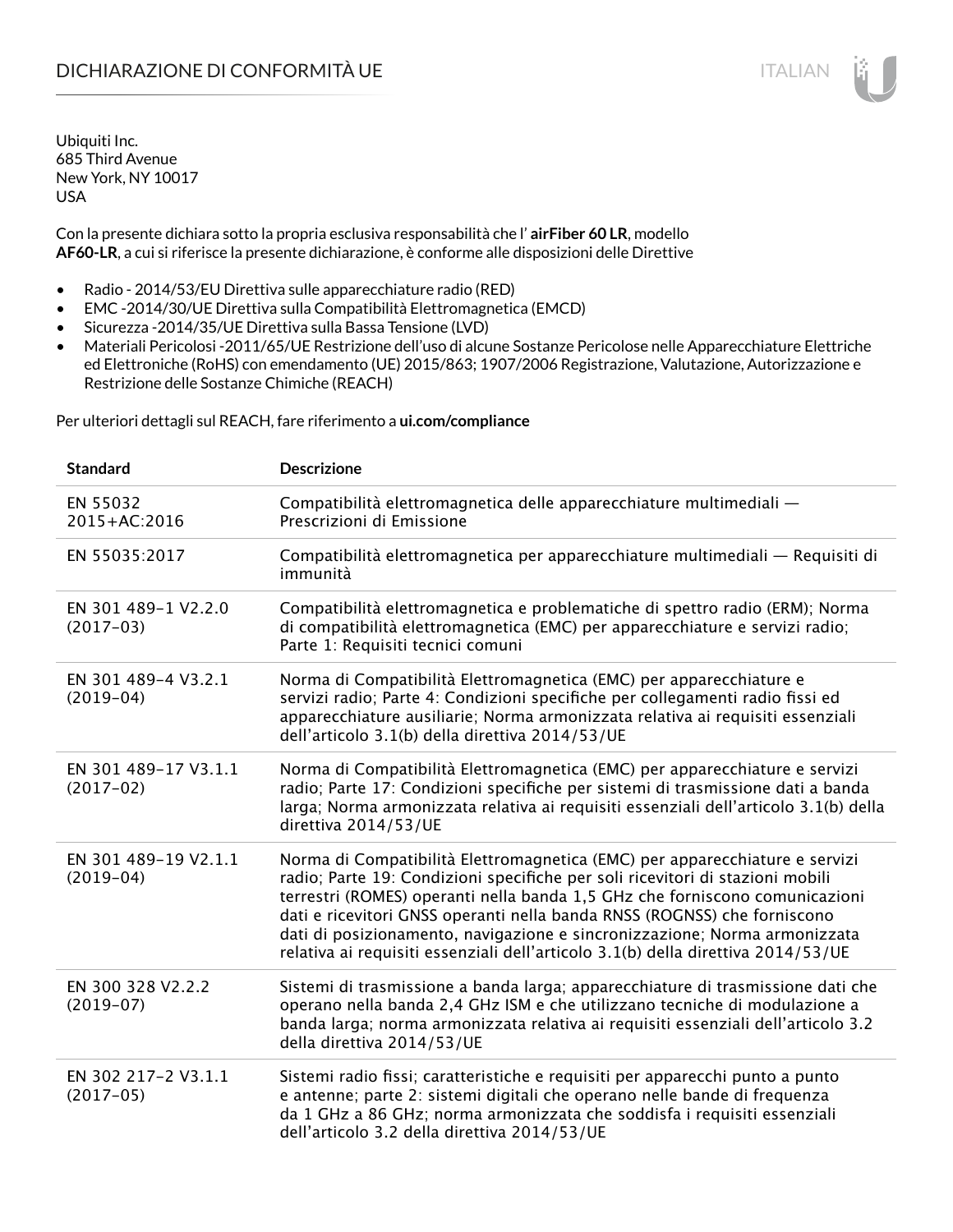# DICHIARAZIONE DI CONFORMITÀ UE



| <b>Standard</b>                  | <b>Descrizione</b>                                                                                                                                                                                                                                                                                                                        |
|----------------------------------|-------------------------------------------------------------------------------------------------------------------------------------------------------------------------------------------------------------------------------------------------------------------------------------------------------------------------------------------|
| EN 302 502 V2.1.1<br>$(2017-03)$ | Sistemi di Accesso Wireless (WAS); sistemi fissi di trasmissione dati a banda<br>larga a 5,8 GHz; norma armonizzata che soddisfa i requisiti essenziali<br>dell'articolo 3.2 della direttiva 2014/53/UE                                                                                                                                   |
| EN 303 413 V1.1.1<br>$(2017-06)$ | Stazioni Satellitari a Terra e Sistemi (SES); Ricevitori per il Sistema Globale di<br>Navigazione Satellitare (GNSS); Apparecchi radio che operano nelle bande di<br>frequenza da 1 164 MHz a 1 300 MHz e da 1 559 MHz a 1 610 MHz; Norma<br>armonizzata relativa ai requisiti essenziali dell'articolo 3.2 della direttiva<br>2014/53/UE |
| EN 62311:2020                    | Valutazione degli apparecchi elettronici ed elettrici in relazione ai limiti di base<br>per l'esposizione umana ai campi elettromagnetici (0 Hz - 300 GHz)                                                                                                                                                                                |
| EN 62368-1<br>2014+A11:2017      | Apparecchiature per la tecnologia audio/video, dell'informazione e della<br>comunicazione - Parte 1: Requisiti di sicurezza                                                                                                                                                                                                               |
| <b>CE Marking</b>                | C E                                                                                                                                                                                                                                                                                                                                       |
|                                  |                                                                                                                                                                                                                                                                                                                                           |

Mark Feil Compliance Manager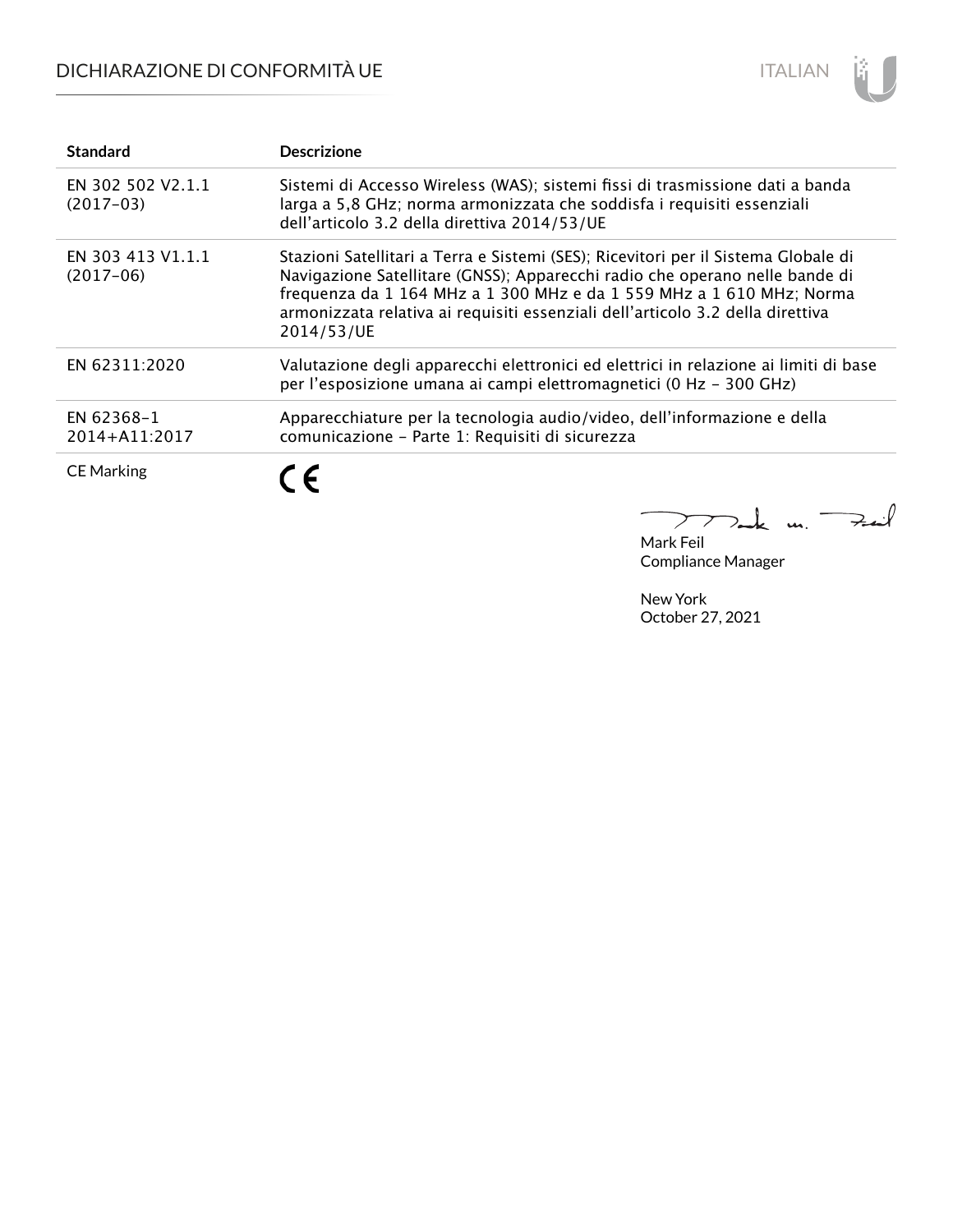Déclare par la présente, sous notre seule responsabilité, que l'**airFiber 60 LR**, modèle **AF60-LR**, auquel se rapporte cette déclaration, est conforme aux dispositions des Directives

- Radio 2014/53/EU Directive sur les Équipements Radio (RED)
- EMC -2014/30/EU Directive sur la Compatibilité Electromagnétique (EMCD)
- Sécurité -2014/35/EU Directive sur la Basse Tension (LVD)
- Matières dangereuses -2011/65/UE Restriction de l'utilisation de Certaines Substances Dangereuses dans les Equipements Electriques et Electroniques (RoHS) avec amendement (EU) 2015/863 ; 1907/2006 Enregistrement, Evaluation, Autorisation et Restriction des Produits Chimiques (REACH)

Pour plus de détails sur le règlement REACH, veuillez consulter le site **ui.com/compliance**

| <b>Normes</b>                       | La description                                                                                                                                                                                                                                                                                                                                                                                                                                                                                                                                                                               |
|-------------------------------------|----------------------------------------------------------------------------------------------------------------------------------------------------------------------------------------------------------------------------------------------------------------------------------------------------------------------------------------------------------------------------------------------------------------------------------------------------------------------------------------------------------------------------------------------------------------------------------------------|
| EN 55032<br>2015+AC:2016            | Compatibilité électromagnétique des équipements multimédia — Exigences<br>d'émission                                                                                                                                                                                                                                                                                                                                                                                                                                                                                                         |
| EN 55035:2017                       | Compatibilité électromagnétique des équipements multimédia - Exigences<br>d'immunité                                                                                                                                                                                                                                                                                                                                                                                                                                                                                                         |
| EN 301 489-1 V2.2.0<br>$(2017-03)$  | Compatibilité électromagnétique et spectre radioélectrique (ERM) ; Norme de<br>compatibilité électromagnétique (CEM) pour les équipements de communication<br>radio et services ; Partie 1 : Exigences techniques communes                                                                                                                                                                                                                                                                                                                                                                   |
| EN 301 489-4 V3.2.1<br>$(2019-04)$  | Norme de compatibilité électromagnétique (CEM) pour les équipements et les<br>services radio ; partie 4 : conditions spécifiques pour les liaisons radio fixes<br>et les équipements auxiliaires ; norme harmonisée couvrant les exigences<br>essentielles de l'article 3.1(b) de la directive 2014/53/UE.                                                                                                                                                                                                                                                                                   |
| EN 301 489-17 V3.1.1<br>$(2017-02)$ | Norme de compatibilité électromagnétique (CEM) concernant les équipements<br>de communication radio et services ; partie 17 : Exigences particulières<br>applicables aux systèmes de transmission de données à large bande ; norme<br>harmonisée couvrant les exigences essentielles de l'article 3.1(b) de la directive<br>2014/53/UE                                                                                                                                                                                                                                                       |
| EN 301 489-19 V2.1.1<br>$(2019-04)$ | Norme de compatibilité électromagnétique (CEM) concernant les équipements<br>hertziens et les services ; partie 19 : exigences particulières pour les stations<br>terriennes mobiles fonctionnant seulement en réception (ROMES) dans la bande<br>de fréquences de 1,5 GHz et fournissant des communications de données et<br>les récepteurs GNSS fonctionnant dans la bande RNSS (ROGNSS) et fournissant<br>des données de positionnement, de navigation et de synchronisation ; norme<br>harmonisée couvrant les exigences essentielles de l'article 3.1(b) de la directive<br>2014/53/UE. |
| EN 300 328 V2.2.2<br>$(2019-07)$    | Systèmes de transmission de données à large bande ; Matériel de transmission<br>de données fonctionnant dans la bande ISM à 2, 4 GHz et utilisant des<br>techniques de modulation à étalement du spectre ; Norme harmonisée couvrant<br>les exigences essentielles de l'article 3.2 de la directive 2014/53/UE.                                                                                                                                                                                                                                                                              |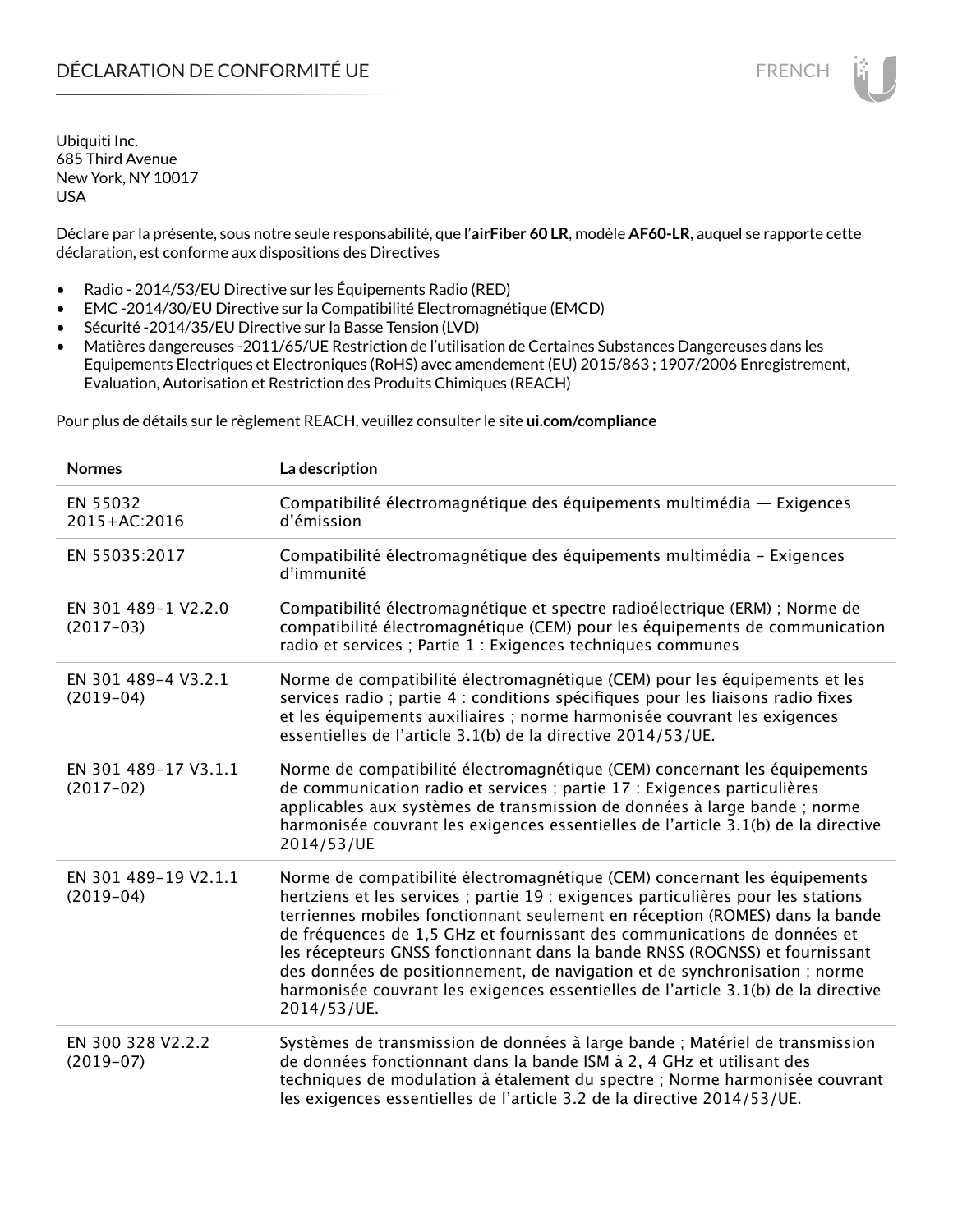# DÉCLARATION DE CONFORMITÉ UE



| <b>Normes</b>                      | La description                                                                                                                                                                                                                                                                                                                                 |
|------------------------------------|------------------------------------------------------------------------------------------------------------------------------------------------------------------------------------------------------------------------------------------------------------------------------------------------------------------------------------------------|
| EN 302 217-2 V3.1.1<br>$(2017-05)$ | Systèmes radioélectriques fixes ; caractéristiques et exigences relatives aux<br>équipements et antennes point à point ; partie 2 : systèmes numériques<br>fonctionnant dans les bandes de fréquences de 1 GHz à 86 GHz ; norme<br>harmonisée couvrant les exigences essentielles de l'article 3.2 de la directive<br>2014/53/UE.              |
| EN 303 413 V1.1.1<br>$(2017-06)$   | Stations terriennes et systèmes à satellites (SES) ; récepteurs du système de<br>navigation globale par satellite (GNSS) ; équipements radio fonctionnant dans<br>les bandes de fréquences 1 164 MHz à 1 300 MHz et 1 559 MHz à 1 610 MHz;<br>norme harmonisée couvrant l'exigence essentielle de l'article 3.2 de la directive<br>2014/53/UE. |
| EN 62311:2020                      | Évaluation des équipements électroniques et électriques en relation avec les<br>restrictions d'exposition humaine pour les champs électromagnétiques (0 Hz -<br>300 GHz)                                                                                                                                                                       |
| EN 62368-1<br>2014+A11:2017        | Equipements des technologies de l'audio/vidéo, de l'information et de la<br>communication - Partie 1 : exigences de sécurité                                                                                                                                                                                                                   |
| <b>CE Marking</b>                  | ( F                                                                                                                                                                                                                                                                                                                                            |
|                                    |                                                                                                                                                                                                                                                                                                                                                |

Mark Feil Compliance Manager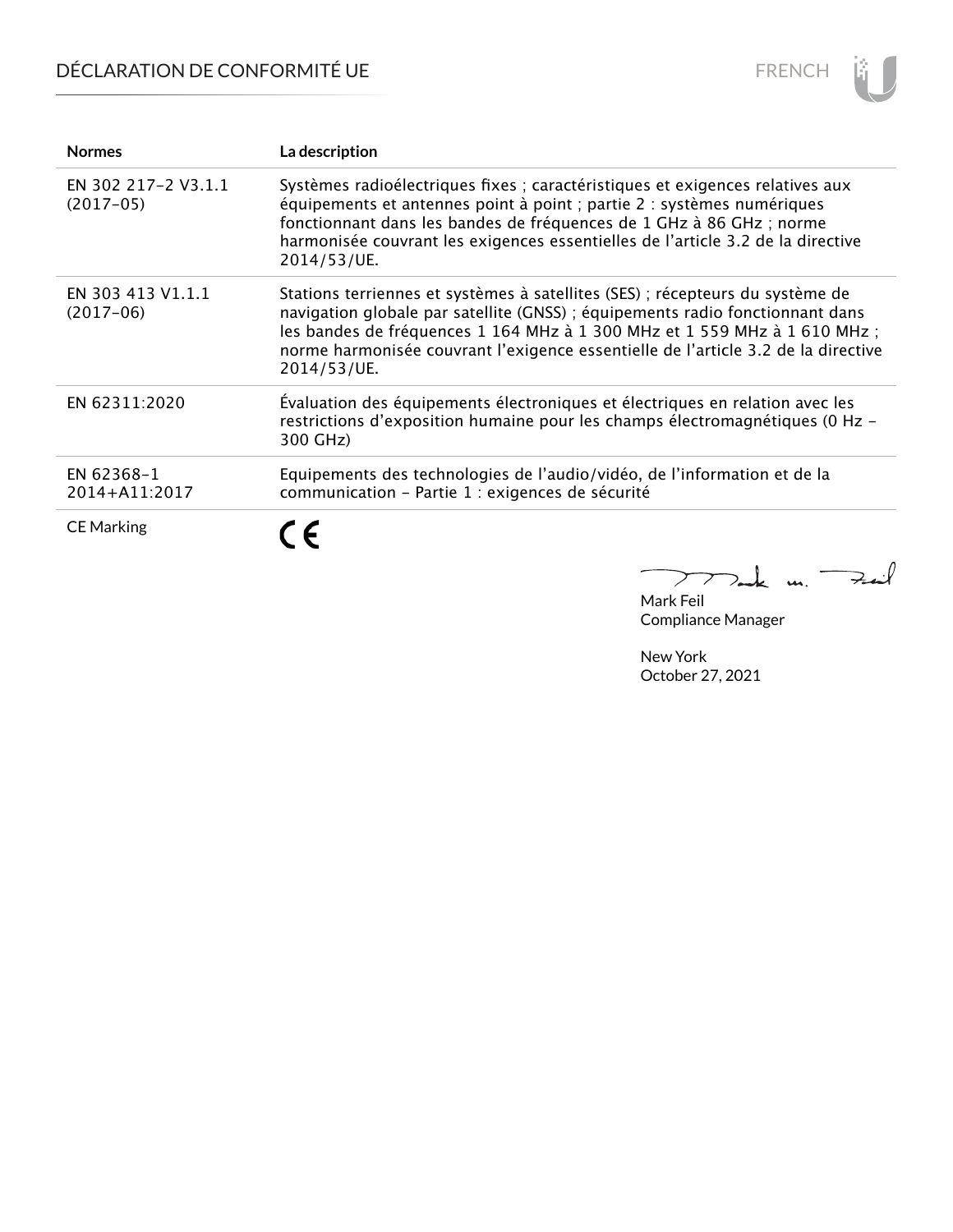Por la presente declaramos bajo nuestra exclusiva responsabilidad que el **airFiber 60 LR**, modelo **AF60-LR**, al que se refiere esta declaración, es conforme con las disposiciones de las Directivas

- Radio 2014/53/EU Directiva de Equipos de Radio (RED)
- EMC -2014/30/Directiva de Compatibilidad Electromagnética de la UE (EMCD)
- Seguridad -2014/35/Directiva de Baja Tensión de la UE (LVD)
- Materiales Peligrosos -2011/65/UE Restricción de la Utilización de Determinadas Sustancias Peligrosas en Aparatos Eléctricos y Electrónicos (RoHS) con la enmienda (UE) 2015/863; 1907/2006 Registro, Evaluación, Autorización y Restricción de Sustancias Químicas (REACH)

Para más detalles sobre el REACH, consulte **ui.com/compliance**

| <b>Estándares</b>                   | Descripción                                                                                                                                                                                                                                                                                                                                                                                                                                                                                                |
|-------------------------------------|------------------------------------------------------------------------------------------------------------------------------------------------------------------------------------------------------------------------------------------------------------------------------------------------------------------------------------------------------------------------------------------------------------------------------------------------------------------------------------------------------------|
| EN 55032<br>2015+AC:2016            | Compatibilidad electromagnética de equipos multimedia. Requisitos de emisión                                                                                                                                                                                                                                                                                                                                                                                                                               |
| EN 55035:2017                       | Compatibilidad electromagnética de equipos multimedia. Requisitos de<br>inmunidad                                                                                                                                                                                                                                                                                                                                                                                                                          |
| EN 301 489-1 V2.2.0<br>$(2017-03)$  | Cuestiones de Compatibilidad Electromagnética y Espectro de Radiofrecuencia<br>(ERM). Compatibilidad electromagnética (CEM): norma para equipos de radio y<br>servicios. Parte 1: Requisitos técnicos comunes                                                                                                                                                                                                                                                                                              |
| EN 301 489-4 V3.2.1<br>$(2019-04)$  | Norma de Compatibilidad Electromagnética (CEM) para equipos y servicios<br>radioeléctricos; Parte 4: Condiciones específicas para radioenlaces fijos y<br>equipos auxiliares; Norma armonizada que cubre los requisitos esenciales del<br>artículo 3.1.b) de la Directiva 2014/53/UE                                                                                                                                                                                                                       |
| EN 301 489-17 V3.1.1<br>$(2017-02)$ | Norma de Compatibilidad Electromagnética (CEM) para equipos y servicios<br>radioeléctricos; Parte 17: Condiciones específicas para sistemas de transmisión<br>de datos de banda ancha; Norma armonizada que cubre los requisitos<br>esenciales del artículo 3.1.b) de la Directiva 2014/53/UE                                                                                                                                                                                                              |
| EN 301 489-19 V2.1.1<br>$(2019-04)$ | Norma de Compatibilidad Electromagnética (CEM) para equipos y servicios<br>radioeléctricos; Parte 19: Condiciones específicas para estaciones terrenas<br>móviles de solo recepción (ROMES) en la banda de frequencia de 1,5 GHz,<br>que proporcionan transmisión de datos y receptores GNSS en la banda<br>RNSS (ROGNSS) que proporcionan datos de posicionamiento, navegación y<br>temporización; Norma armonizada que cubre los requisitos esenciales del<br>artículo 3.1.b) de la Directiva 2014/53/UE |
| EN 300 328 V2.2.2<br>$(2019-07)$    | Sistemas de transmisión de datos de banda ancha; Equipos de transmisión<br>de datos, que funcionan en la banda ISM de 2,4 GHz y utilizan técnicas de<br>modulación de espectro ensanchado; Norma armonizada que cubre los<br>requisitos esenciales según el artículo 3.2 de la Directiva 2014/53/UE                                                                                                                                                                                                        |
| EN 302 217-2 V3.1.1<br>$(2017-05)$  | Sistemas de radio fija; características y requisitos para equipos punto a punto y<br>antenas; parte 2: sistemas digitales que funcionan en las bandas de frecuencias<br>de 1 GHz a 86 GHz; norma armonizada que cubre los requisitos esenciales del<br>artículo 3.2 de la Directiva 2014/53/UE                                                                                                                                                                                                             |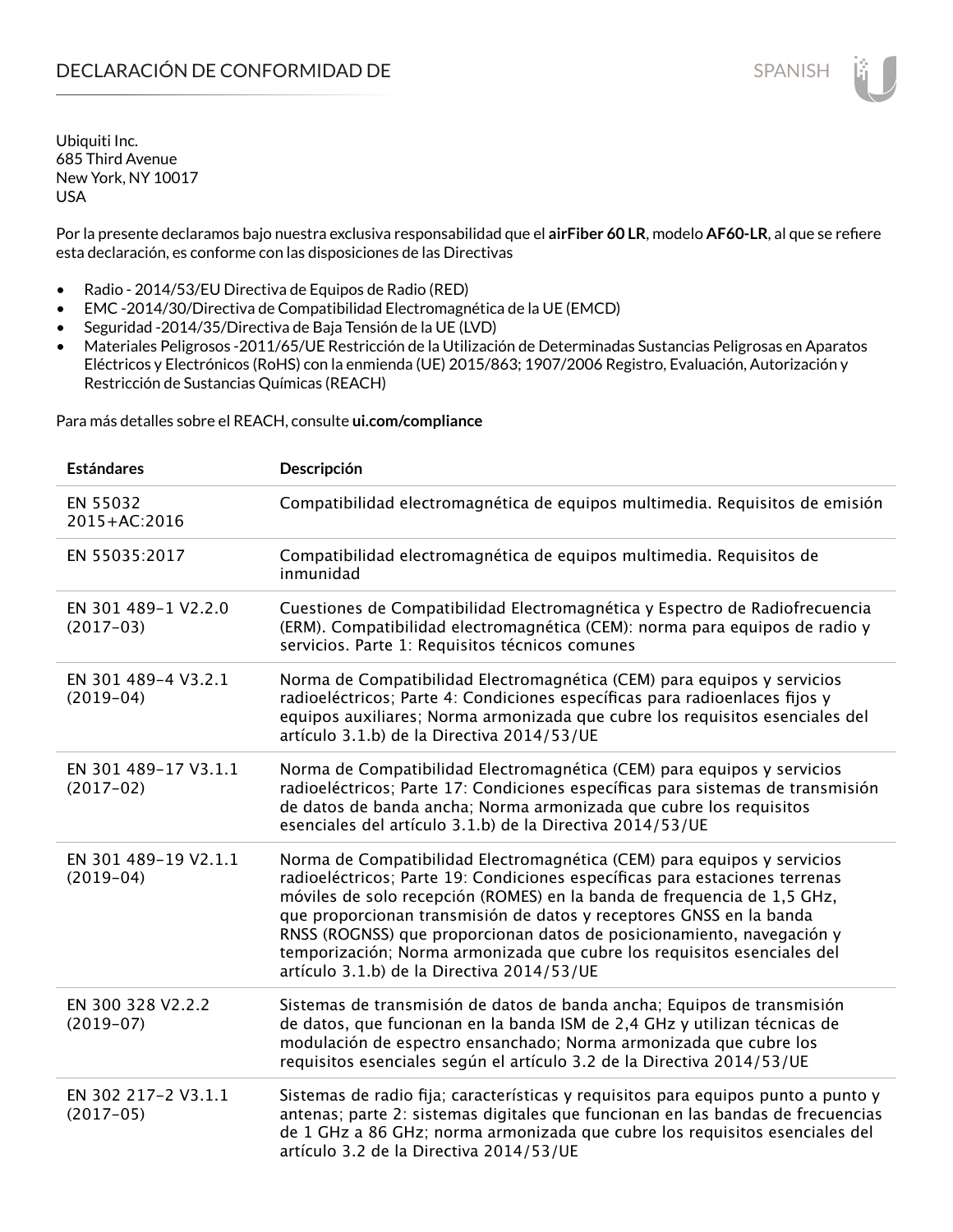

| <b>Estándares</b>                | Descripción                                                                                                                                                                                                                                                                                                                                       |
|----------------------------------|---------------------------------------------------------------------------------------------------------------------------------------------------------------------------------------------------------------------------------------------------------------------------------------------------------------------------------------------------|
| EN 303 413 V1.1.1<br>$(2017-06)$ | Estaciones y Sistemas Terrestres de Satélite (SES); Receptores del Sistema<br>Global de Navegación por Satélite (GNSS); Equipos de radio que funcionan en<br>las bandas de frecuencia de 1 164 MHz a 1 300 MHz y de 1 559 MHz a 1 610<br>MHz; Norma armonizada que cubre los requisitos esenciales del artículo 3.2 de<br>la Directiva 2014/53/UE |
| EN 62311:2020                    | Evaluación de los equipos electrónicos y eléctricos en relación con las<br>restricciones relativas a la exposición de las personas a los campos<br>electromagnéticos (0 Hz - 300 GHz)                                                                                                                                                             |
| EN 62368-1<br>2014+A11:2017      | Equipos de audio y vídeo, de tecnología de la información y de la comunicación<br>- Parte 1: Requisitos de sequridad                                                                                                                                                                                                                              |
| <b>CE Marking</b>                | $\epsilon$                                                                                                                                                                                                                                                                                                                                        |

Tak m. Fail  $\searrow$ 

Mark Feil Compliance Manager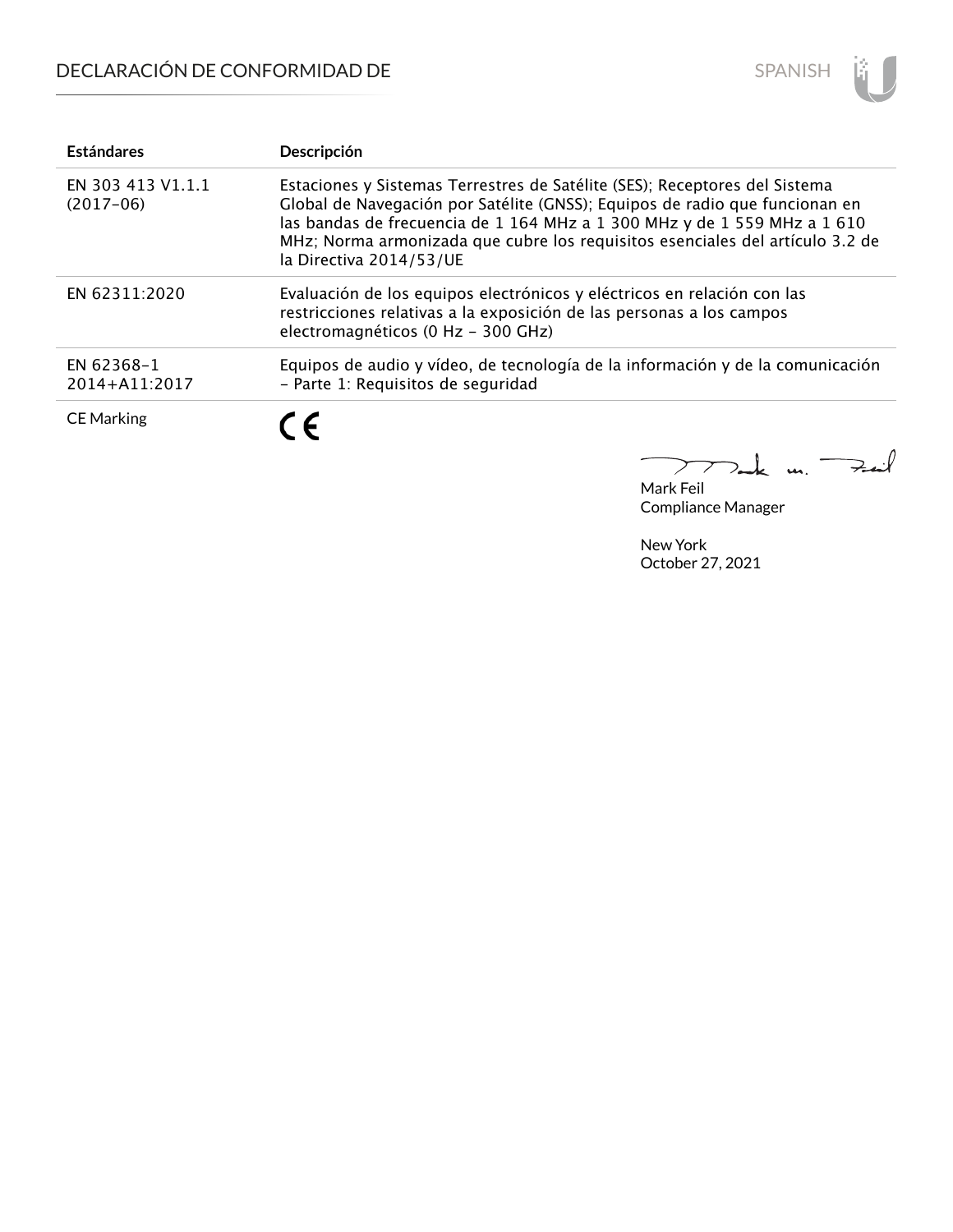## DECLARAȚIA DE CONFORMITATE UE EXECUTE DE ROMANIAN

Ubiquiti Inc. 685 Third Avenue New York, NY 10017 USA

Prin prezenta declarăm sub răspunderea noastră exclusivă că "airFiber 60 LR", modelul AF60-LR, la care se referă această declarație, este în conformitate cu prevederile directivelor următoare:

- Radio 2014/53/EU Radio Equipment Directive (RED) (Directiva UE privind echipamentele radio)
- EMC -2014/30/EU Electromagnetic Compatibility Directive (EMCD) (Directiva UE privind compatibilitatea electromagnetică)
- Siguranță -2014/35/EU Low Voltage Directive (LVD) (Directiva UE privind joasa tensiune)
- Materiale periculoase -2011/65/EU Restriction of the Use of Certain Hazardous Substances in Electrical and Electronic Equipment (RoHS) with amendment (EU) 2015/863 (Directiva UE privind restricția utilizării anumitor substanțe periculoase în echipamentele electrice și electronice (RoHS) cu amendamentele ulterioare); 1907/2006 Registration, Evaluation, Authorization and Restriction of Chemicals (REACH) (Regulamentul Uniunii Europene privind înregistrarea, evaluarea si autorizarea produselor chimice)

Pentru detalii suplimentare referitoare la regulamentul REACH, vă rugăm să consultați site-ul **ui.com/compliance**

| <b>Standarde</b>                    | <b>Descriere</b>                                                                                                                                                                                                                                                                                                                                                                                                                                                                                 |
|-------------------------------------|--------------------------------------------------------------------------------------------------------------------------------------------------------------------------------------------------------------------------------------------------------------------------------------------------------------------------------------------------------------------------------------------------------------------------------------------------------------------------------------------------|
| EN 55032<br>2015+AC:2016            | Compatibilitatea electromagnetică a echipamentelor multimedia - Cerințe<br>privind emisiile                                                                                                                                                                                                                                                                                                                                                                                                      |
| EN 55035:2017                       | Compatibilitatea electromagnetică a echipamentelor multimedia. Cerințe privind<br>imunitatea                                                                                                                                                                                                                                                                                                                                                                                                     |
| EN 301 489-1 V2.2.0<br>$(2017-03)$  | Compatibilitatea electromagnetică și chestiuni legate de spectrul de frecvențe<br>radio (ERM); Standard de compatibilitate electromagnetică (EMC) pentru<br>echipamente și servicii radio; Partea 1: Cerințe tehnice comune                                                                                                                                                                                                                                                                      |
| EN 301 489-4 V3.2.1<br>$(2019-04)$  | Standard de compatibilitate electromagnetică (EMC) pentru echipamente<br>și servicii radio; Partea 4: Condiții specifice pentru legături radio fixe și<br>echipamente auxiliare; Standard armonizat care acoperă cerințele esențiale ale<br>articolului 3.1 litera (b) din Directiva 2014/53 / UE                                                                                                                                                                                                |
| EN 301 489-17 V3.1.1<br>$(2017-02)$ | Standard de compatibilitate electromagnetică (EMC) pentru echipamente și<br>servicii radio; Partea 17: Condiții specifice pentru sistemele de transmisie<br>a datelor în bandă largă; Standard armonizat privind cerințele esențiale ale<br>articolului 3.1 litera (b) din Directiva 2014/53 / UE                                                                                                                                                                                                |
| EN 301 489-19 V2.1.1<br>$(2019-04)$ | Standard de compatibilitate electromagnetică (EMC) pentru echipamente și<br>servicii radio; Partea 19: Condiții specifice pentru recepția numai a stațiilor<br>terestre mobile (ROMES) care funcționează în banda de 1,5 GHz furnizând<br>comunicații de date și receptoare GNSS care operează în banda RNSS (ROGNSS)<br>furnizând date de poziționare, navigare și sincronizare; Standard armonizat<br>privind cerintele esentiale ale articolului 3.1 litera (b) din Directiva<br>2014/53 / UE |
| EN 300 328 V2.2.2<br>$(2019-07)$    | Sisteme de transmisie pe bandă largă; Echipamente de transmisie de date care<br>funcționează în banda ISM de 2,4 GHz și utilizează tehnici de modulare a benzii<br>largi; Standard armonizat privind cerințele esențiale ale articolului 3.2 din<br>Directiva 2014/53 / UE                                                                                                                                                                                                                       |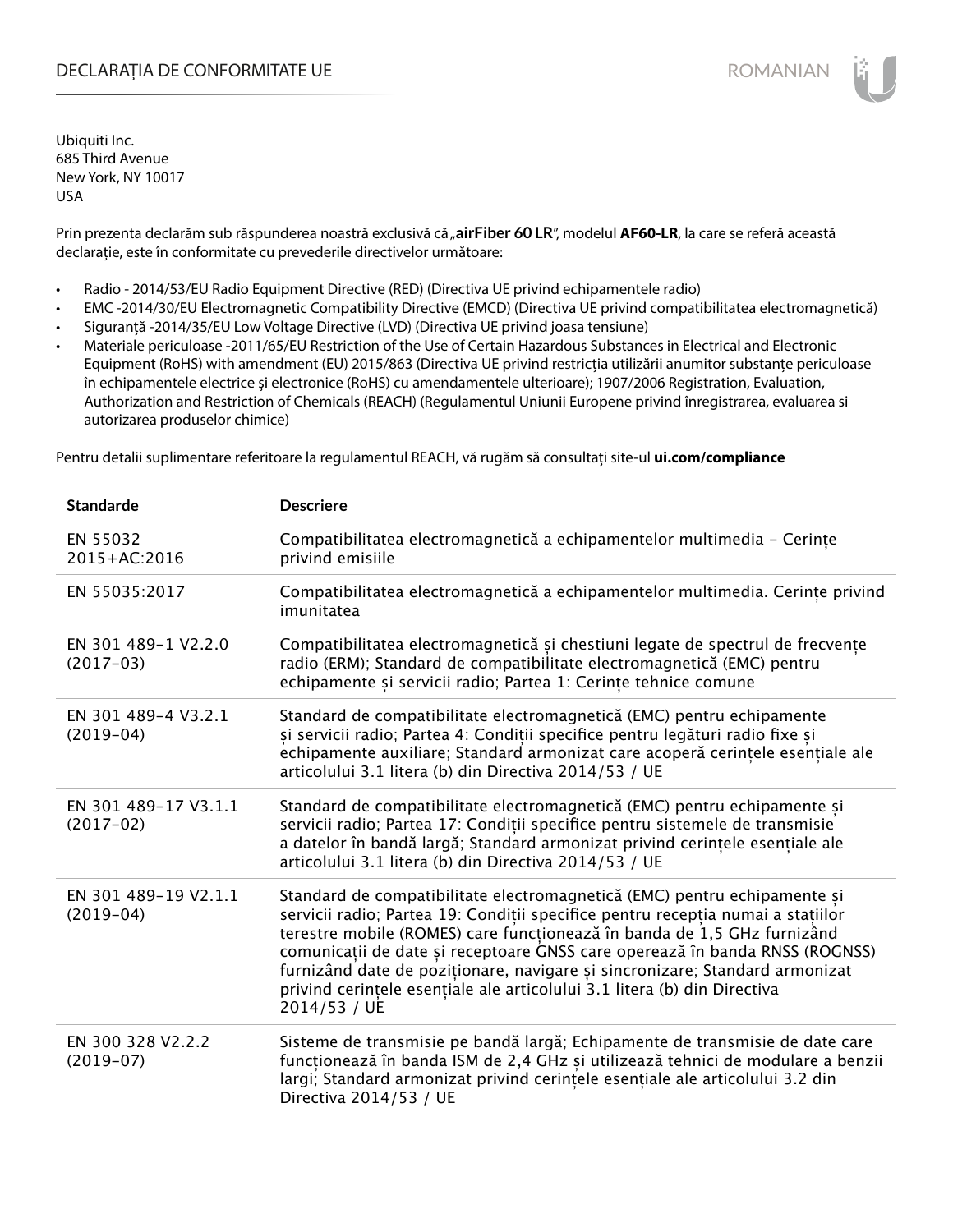# DECLARAȚIA DE CONFORMITATE UE



| <b>Standarde</b>                   | <b>Descriere</b>                                                                                                                                                                                                                                                                                                                               |
|------------------------------------|------------------------------------------------------------------------------------------------------------------------------------------------------------------------------------------------------------------------------------------------------------------------------------------------------------------------------------------------|
| EN 302 217-2 V3.1.1<br>$(2017-05)$ | Sisteme radio fixe; Caracteristici și cerințe pentru echipamente "Point-to-Point"<br>și antene; Partea 2: Sisteme digitale care funcționează în benzi de frecvență<br>de la 1 GHz la 86 GHz; Standard armonizat privind cerintele esentiale ale<br>articolului 3.2 din Directiva 2014/53 / UE                                                  |
| EN 303 413 V1.1.1<br>$(2017-06)$   | Stații și sisteme terestre prin satelit (SES); Receptoare de sistem global de<br>navigație prin satelit (GNSS); Echipamente radio care funcționează în benzile<br>de frecvență 1 164 MHz până la 1 300 MHz și 1 559 MHz până la 1 610 MHz;<br>Standard armonizat privind cerintele esențiale ale articolului 3.2 din Directiva<br>2014/53 / UE |
| EN 62311:2020                      | Evaluarea echipamentelor electronice și electrice legate de restricțiile expunerii<br>umane la câmpurile electromagnetice (0 Hz - 300 GHz)                                                                                                                                                                                                     |
| EN 62368-1<br>2014+A11:2017        | Echipamente tehnologice audio / video, informaționale și de comunicații. Partea<br>1: Cerințe de siguranță                                                                                                                                                                                                                                     |
| <b>CE Marking</b>                  |                                                                                                                                                                                                                                                                                                                                                |

m. Fail  $\sum$ 

Mark Feil Compliance Manager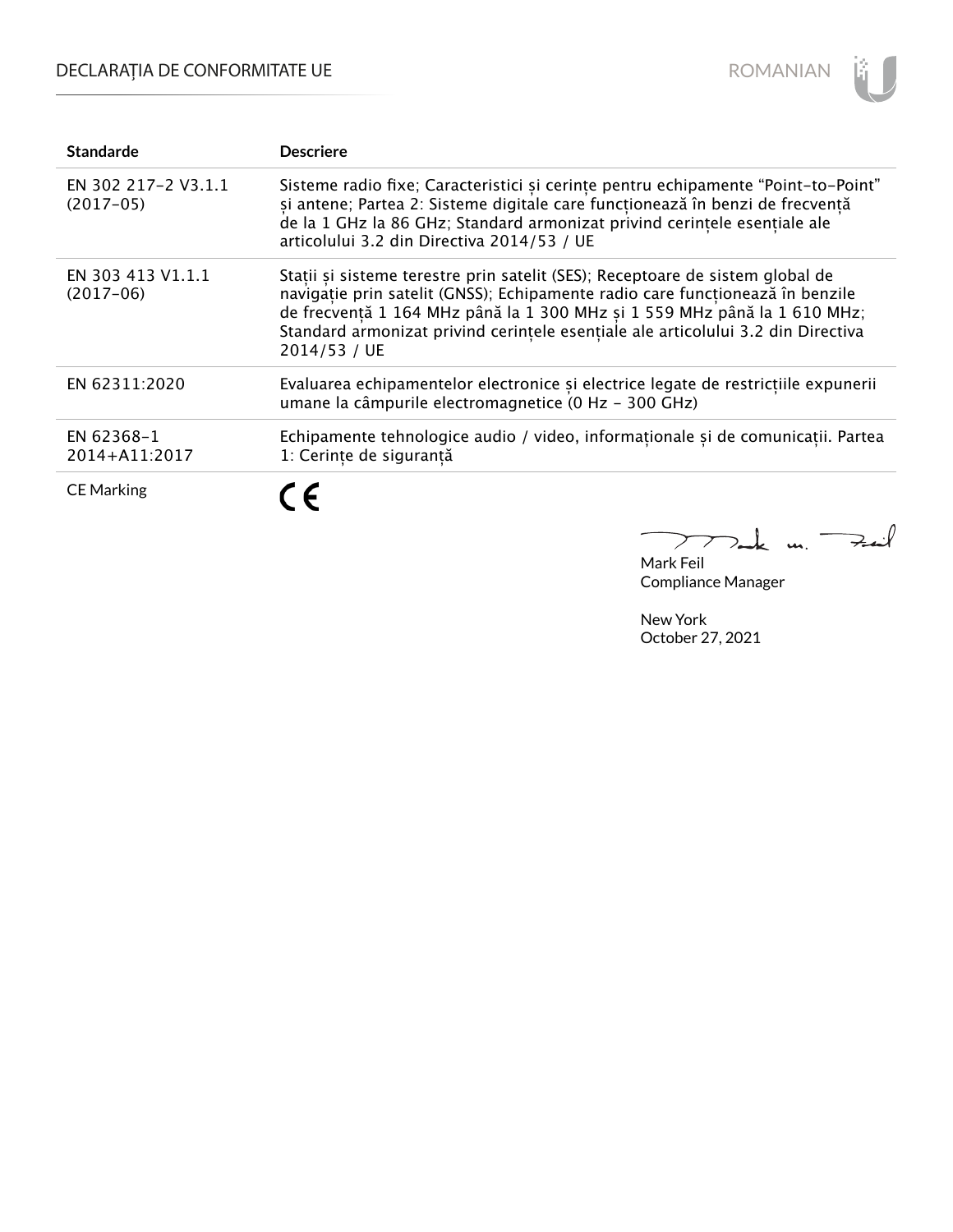## DEKLARACJA ZGODNOŚCI UE POLISH POLISH

Ubiquiti Inc. 685 Third Avenue New York, NY 10017 USA

Niniejszym oświadczam z naszą wyłączną odpowiedzialnością, że **airFiber 60 LR**, model **AF60-LR**, do którego odnosi się niniejsza deklaracja, jest zgodny z przepisami Dyrektyw

- Radio 2014/53/Dyrektywa Sprzętu Radiowego UE (RED)
- EMC -2014/30/Dyrektywa Zgodności Elektromagnetycznej UE (EMCD)
- Bezpieczeństwo -2014/35/Dyrektywa Niskiego Napięcia UE (LVD)
- Materiały Niebezpieczne -2011/65/Restrykcje Dotyczące Użycia NIektórych Niebezpiecznych Substancji w Sprzęcie Elektrycznym i Elektronicznym UE (RoHS) ze zmianą (UE) 2015/863; 1907/2006 Rejestracja, Ocena, Zezwolenie i Restrykcje Dotyczące Chemikaliów (REACH)

Aby uzyskać dodatkowe informacje REACH, należy przejść do **ui.com/compliance**

| Normy                               | <b>Opis</b>                                                                                                                                                                                                                                                                                                                                                                                                                                                                                                |
|-------------------------------------|------------------------------------------------------------------------------------------------------------------------------------------------------------------------------------------------------------------------------------------------------------------------------------------------------------------------------------------------------------------------------------------------------------------------------------------------------------------------------------------------------------|
| EN 55032<br>2015+AC:2016            | Kompatybilność elektromagnetyczna sprzętu multimedialnego – Wymagania<br>emisyjne                                                                                                                                                                                                                                                                                                                                                                                                                          |
| EN 55035:2017                       | Kompatybilność elektromagnetyczna sprzętu multimedialnego — Wymagania<br>odporności                                                                                                                                                                                                                                                                                                                                                                                                                        |
| EN 301 489-1 V2.2.0<br>$(2017-03)$  | Kompatybilność elektromagnetyczna i Zagadnienia widma Radiowego (ERM);<br>Standard Kompatybilności ElektroMagnetycznej (EMC) dla sprzętu radiowego i<br>usług; Część 1: Typowe wymagania techniczne                                                                                                                                                                                                                                                                                                        |
| EN 301 489-4 V3.2.1<br>$(2019-04)$  | Standard Kompatybilności ElektroMagnetycznej (EMC) dla sprzętu radiowego<br>i usług; Część 4: Szczególne warunki dla stałych łączy radiowych i urządzeń<br>pomocniczych; Norma zharmonizowana obejmująca zasadnicze wymagania art.<br>3.1 lit. b) dyrektywy 2014/53/UE                                                                                                                                                                                                                                     |
| EN 301 489-17 V3.1.1<br>$(2017-02)$ | Standard Kompatybilności ElektroMagnetycznej (EMC) dla sprzętu radiowego<br>i usług; Część 17: Szczególne warunki dla Szerokopasmowych Systemów<br>Transmisji Danych; Norma zharmonizowana obejmująca zasadnicze wymagania<br>art. 3.1 lit. b) dyrektywy 2014/53/UE                                                                                                                                                                                                                                        |
| EN 301 489-19 V2.1.1<br>$(2019-04)$ | Standard Kompatybilności Elektromagnetycznej (EMC) dla sprzętu radiowego<br>i usług; Part 19: Szczególne warunki dla Odbiorczych ruchomych stacji<br>naziemnych (ROMES) pracujących w paśmie w paśmie 1,5 GHz zapewniających<br>transmisję danych oraz odbiorniki GNSS pracujące w paśmie RNSS (ROGNSS)<br>zapewniające dane dotyczące pozycjonowania, nawigacji i czasu; Norma<br>zharmonizowana zapewniająca spełnienie zasadniczych wymagań określonych<br>w art. 3 ust. 1 lit. b) dyrektywy 2014/53/UE |
| EN 300 328 V2.2.2<br>$(2019-07)$    | Szerokopasmowe systemy transmisji; Szprzęt transmisji danych działający w<br>paśmie 2,4 GHz ISM i używający szerokopasmowe techniki modulacyjne; Norma<br>zharmonizowana obejmująca zasadnicze wymagania artykułu 3.2 dyrektywy<br>2014/53/UE                                                                                                                                                                                                                                                              |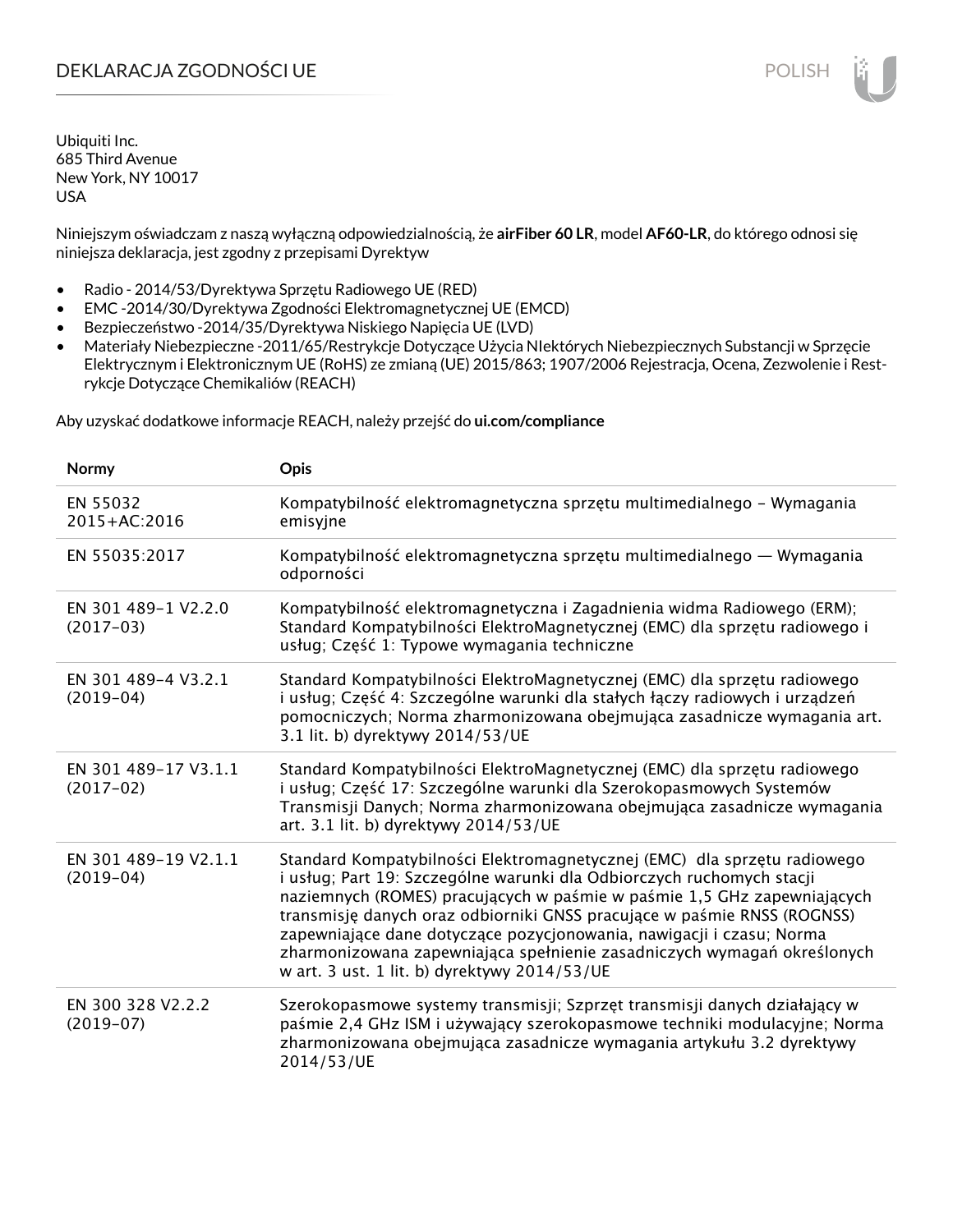# DEKLARACJA ZGODNOŚCI UE



| <b>Normy</b>                       | <b>Opis</b>                                                                                                                                                                                                                                                                                                           |
|------------------------------------|-----------------------------------------------------------------------------------------------------------------------------------------------------------------------------------------------------------------------------------------------------------------------------------------------------------------------|
| EN 302 217-2 V3.1.1<br>$(2017-05)$ | Stacjonarne Systemy Radiowe; Charakterystyki i Wymagania dla sprzętu<br>i antn Punkt-do-Punktu; Part 2: Systemy Cyfrowe Działające w pasmach<br>Częstotliwości od 1 GHz do 86 GHz; Norma zharmonizowana zapewniająca<br>spełnienie zasadniczych wymagań określonych w art. 3.2 dyrektywy<br>2014/53/UE                |
| EN 303 413 V1.1.1<br>$(2017-06)$   | Satelitarne Stacje Naziemne i Systemy (SES); Odbiorniki Globalnego<br>Nawigacyjnego Systemu Satelitarnego (GNSS); Sprzęt radiowy działający w<br>pasmach częstotliwości 1 164 MHz do 1 300 MHz i 1 559 MHz do 1 610 MHz;<br>Norma zharmonizowana obejmująca zasadnicze wymagania artykułu 3.2<br>dyrektywy 2014/53/UE |
| EN 62311:2020                      | Oszacowanie elektronicznego i elektrycznego sprzętu związanego z<br>ograniczeniami narażenia ludzi na pola elektromagnetyczne (0 Hz - 300 GHz)                                                                                                                                                                        |
| EN 62368-1<br>2014+A11:2017        | Audio/wideo, sprzęt technologii informatycznej i komunikacyjnej - Część 1:<br>Wymagania dotyczące bezpieczeństwa                                                                                                                                                                                                      |
| <b>CE Marking</b>                  |                                                                                                                                                                                                                                                                                                                       |

كمنه  $\mu$  $\sum$ 7.

Mark Feil Compliance Manager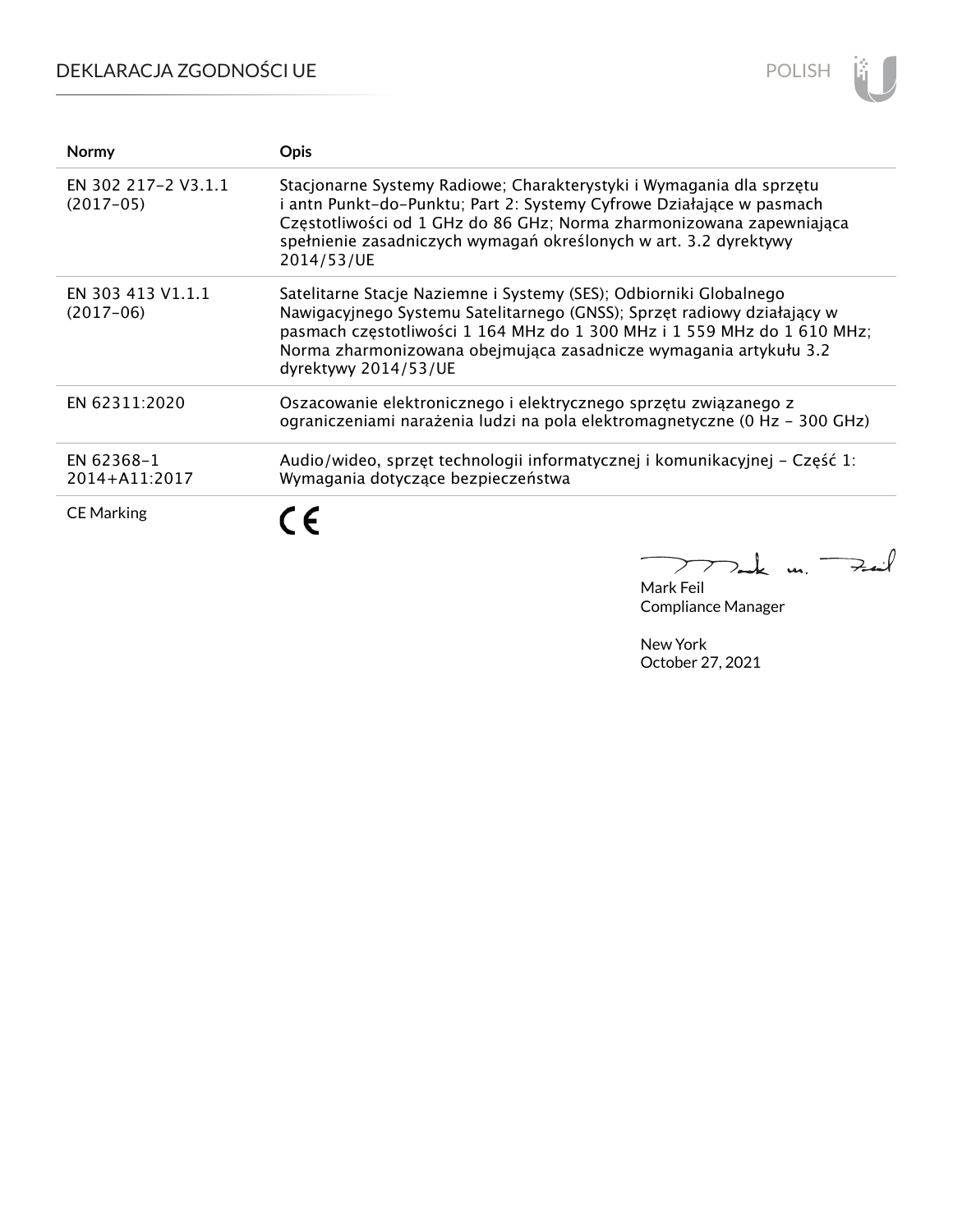# IZJAVA EU O SKLADNOSTI SLOVENIAN

Ubiquiti Inc. 685 Third Avenue New York, NY 10017 USA

S tem dokumentom na lastno odgovornost izjavljamo, da je naprava **airFiber 60 LR**, model **AF60-LR**, na katerega se ta izjava nanaša, v skladu z določbami naslednjih direktiv:

- Radio 2014/53/EU Direktiva o radijski opremi (RED)
- EMC -2014/30/EU Direktiva o elektromagnetni združljivosti (EMCD)
- Varnost -2014/35/EU Direktiva o nizkonapetostni opremi (LVD)
- Nevarne snovi -2011/65/EU Direktiva o omejevanju uporabe nekaterih nevarnih snovi v električni in elektronski opremi (RoHS) s spremembo (EU) 2015/863; 1907/2006 Uredba o registraciji, evalvaciji, avtorizaciji in omejevanju kemikalij (REACH)

Več podrobnosti o REACH uredbi si poglejte na **ui.com/compliance**

| <b>Standardi</b>                    | Opis                                                                                                                                                                                                                                                                                                                                                                                                                                                        |
|-------------------------------------|-------------------------------------------------------------------------------------------------------------------------------------------------------------------------------------------------------------------------------------------------------------------------------------------------------------------------------------------------------------------------------------------------------------------------------------------------------------|
| EN 55032<br>2015+AC:2016            | Elektromagnetna združljivost večpredstavnostne opreme - Zahteve glede<br>elektromagnetnega sevanja                                                                                                                                                                                                                                                                                                                                                          |
| EN 55035:2017                       | Elektromagnetna združljivost večpredstavnostne opreme - Zahteve za<br>odpornost opreme                                                                                                                                                                                                                                                                                                                                                                      |
| EN 301 489-1 V2.2.0<br>$(2017-03)$  | Elektromagnetna združljivost in zadeve v zvezi z radijskim spektrom (ERM) -<br>Standard elektromagnetne združljivosti (EMC) za radijsko opremo in storitve -<br>1. del: Splošne tehnične zahteve                                                                                                                                                                                                                                                            |
| EN 301 489-4 V3.2.1<br>$(2019-04)$  | Standard elektromagnetne združljivosti (EMC) za radijsko opremo in storitve<br>- 4. del: Posebni pogoji za fiksne radijske povezave in pomožno opremo -<br>Harmonizirani standard, ki zajema bistvene zahteve člena 3.1(b) direktive<br>2014/53/EU                                                                                                                                                                                                          |
| EN 301 489-17 V3.1.1<br>$(2017-02)$ | Standard elektromagnetne združljivosti (EMC) za radijsko opremo in storitve<br>- 17. del: Posebni pogoji za širokopasovne sisteme za prenos podatkov -<br>Harmonizirani standard, ki zajema bistvene zahteve člena 3.1(b) direktive<br>2014/53/EU                                                                                                                                                                                                           |
| EN 301 489-19 V2.1.1<br>$(2019-04)$ | Standard elektromagnetne združljivosti (EMC) za radijsko opremo in storitve<br>- 19. del: Posebni pogoji za sprejemne mobilne zemeljske postaje (ROMES),<br>ki delujejo v pasu 1,5 GHz in zagotavljajo podatkovne komunikacije, ter za<br>sprejemnike GNSS, ki delujejo v pasu RNSS (ROGNSS) in zagotavljajo določanje<br>položaja, navigacijo in časovne podatke – Harmonizirani standard, ki zajema<br>bistvene zahteve člena 3.1(b) direktive 2014/53/EU |
| EN 300 328 V2.2.2<br>$(2019-07)$    | Širokopasovni prenosni sistemi - Oprema za prenos podatkov v frekvenčnem<br>pasu 2,4 GHz ISM, ki uporablja širokopasovne modulacijske tehnike -<br>Harmonizirani standard, ki zajema bistvene zahteve člena 3.2 direktive<br>2014/53/EU                                                                                                                                                                                                                     |
| EN 302 217-2 V3.1.1<br>$(2017-05)$  | Fiksni radijski sistemi - Karakteristike in zahteve za opremo tipa točka-točka<br>in antene - 2. del: Digitalni sistemi, ki delujejo v frekvenčnih pasovih od 1 GHz<br>do 86 GHz - Harmonizirani standard, ki zajema bistvene zahteve člena 3.2<br>direktive 2014/53/EU                                                                                                                                                                                     |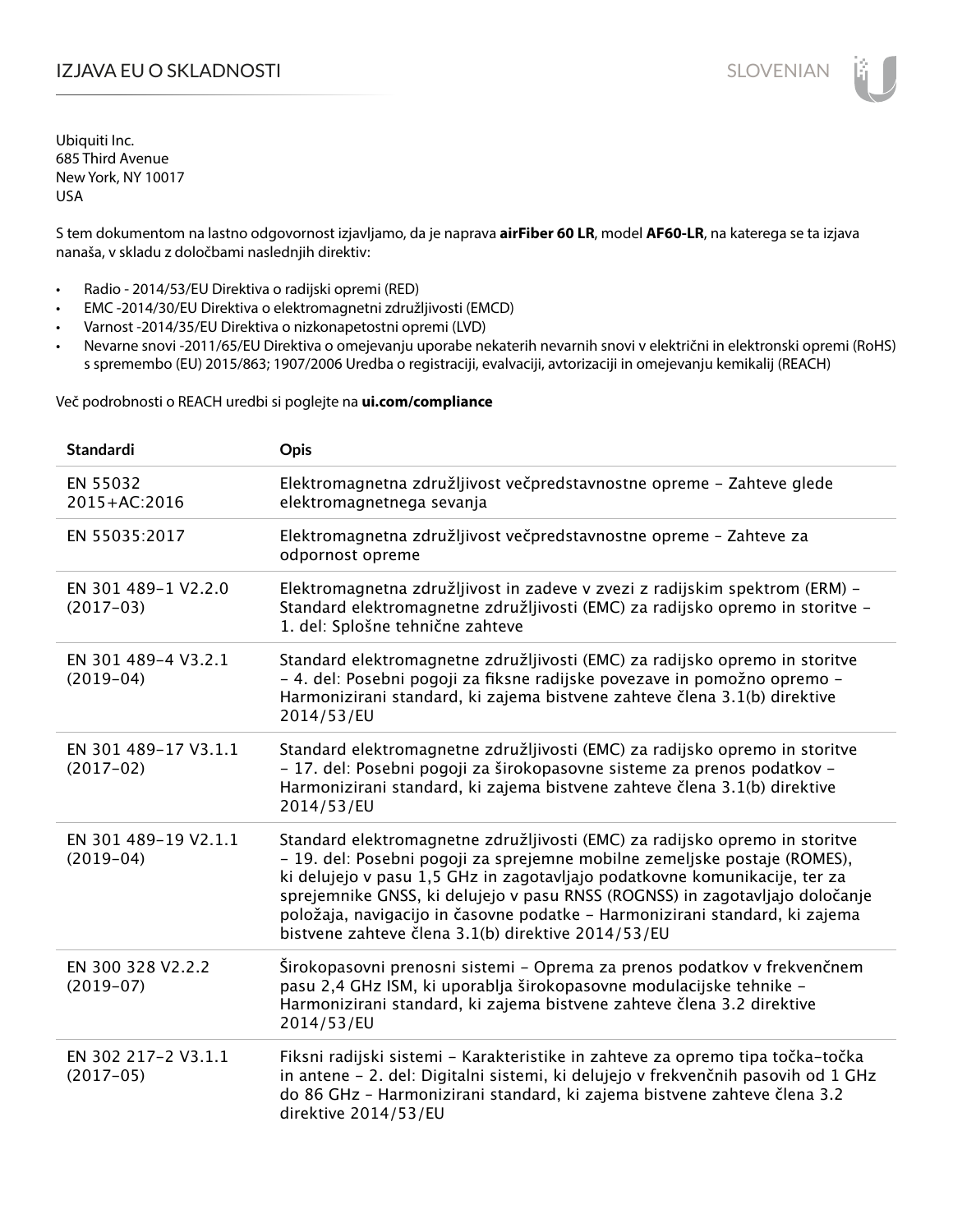

| <b>Standardi</b>                 | <b>Opis</b>                                                                                                                                                                                                                                                                                                               |
|----------------------------------|---------------------------------------------------------------------------------------------------------------------------------------------------------------------------------------------------------------------------------------------------------------------------------------------------------------------------|
| EN 303 413 V1.1.1<br>$(2017-06)$ | Satelitske zemeljske postaje in sistemi (SES) - Sprejemniki globalnih<br>navigacijskih satelitskih sistemov (GNSS) - Radijska oprema, ki deluje v<br>frekvenčnem območju od 1 164 MHz do 1 300 MHz in od 1 559 MHz do 1 610<br>MHz - Harmonizirani standard, ki zajema bistvene zahteve člena 3.2 direktive<br>2014/53/EU |
| EN 62311:2020                    | Ocena elektronske in električne opreme glede omejevanja izpostavljenosti ljudi<br>elektromagnetnim sevanjem (0 Hz - 300 GHz)                                                                                                                                                                                              |
| EN 62368-1<br>2014+A11:2017      | Oprema za avdio/video, informacijsko in komunikacijsko tehnologijo – 1. del:<br>Varnostne zahteve                                                                                                                                                                                                                         |
| <b>CE Marking</b>                | (F                                                                                                                                                                                                                                                                                                                        |

Mark Feil Compliance Manager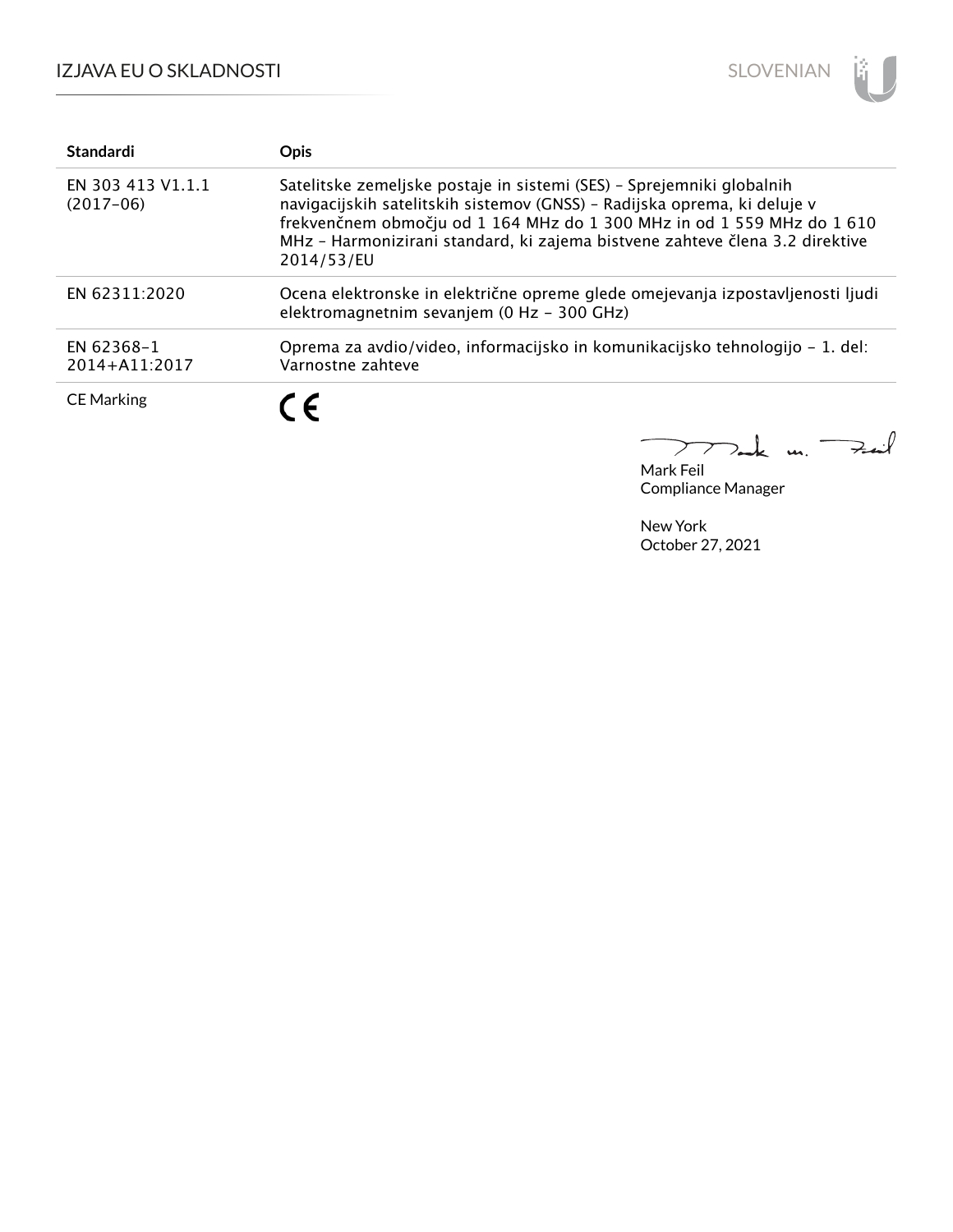Διά του παρόντος δηλώνουμε με αποκλειστική ευθύνη μας ότι το **airFiber 60 LR**, μοντέλο **AF60-LR**, στο οποίο αναφέρεται η παρούσα δήλωση, είναι σύμφωνο με τις διατάξεις των Οδηγιών

- Ραδιοεξοπλισμός Οδηγία Ραδιοεξοπλισμού (RED) 2014/53/ΕΕ
- EMC Οδηγία Ηλεκτρομαγνητικής Συμβατότητας (EMCD) 2014/30/ΕΕ
- Ασφάλεια Οδηγία Χαμηλής Τάσης (LVD) 2014/35/ΕΕ
- Επικίνδυνα Υλικά Περιορισμός της Χρήσης Ορισμένων Επικίνδυνων Ουσιών σε Ηλεκτρικό και Ηλεκτρονικό Εξοπλισμό (RoHS) 2011/65/ΕΕ με τροποποίηση (ΕΕ) 2015/863. Καταχώριση, Αξιολόγηση, Εξουσιοδότηση και Περιορισμός Χημικών Ουσιών (REACH) 1907/2006

Για περισσότερες λεπτομέρειες σχετικά με το REACH, παρακαλούμε ανατρέξτε στη διεύθυνση **ui.com/compliance**

| Πρότυπα                             | Περιγραφή                                                                                                                                                                                                                                                                                                                                                                                                                                                |
|-------------------------------------|----------------------------------------------------------------------------------------------------------------------------------------------------------------------------------------------------------------------------------------------------------------------------------------------------------------------------------------------------------------------------------------------------------------------------------------------------------|
| EN 55032<br>2015+AC:2016            | Ηλεκτρομαγνητική συμβατότητα εξοπλισμού πολυμέσων - Απαιτήσεις<br>εκπομπών                                                                                                                                                                                                                                                                                                                                                                               |
| EN 55035:2017                       | Ηλεκτρομαγνητική συμβατότητα εξοπλισμού πολυμέσων - Απαιτήσεις<br>θωράκισης                                                                                                                                                                                                                                                                                                                                                                              |
| EN 301 489-1 V2.2.0<br>$(2017-03)$  | Ηλεκτρομαγνητική συμβατότητα και Θέματα Ραδιοφάσματος (ERM). Πρότυπο<br>ηλεκτρομαγνητικής συμβατότητας (EMC) για ραδιοεξοπλισμό και υπηρεσίες.<br>Μέρος 1: Κοινές τεχνικές απαιτήσεις                                                                                                                                                                                                                                                                    |
| EN 301 489-4 V3.2.1<br>$(2019-04)$  | Πρότυπο ηλεκτρομαγνητικής συμβατότητας (ΕΜC) για ραδιοεξοπλισμό και<br>υπηρεσίες. Μέρος 4: Ειδικοί όροι για σταθερές ραδιοσυνδέσεις και βοηθητικό<br>εξοπλισμό. Εναρμονισμένο Πρότυπο που καλύπτει τις βασικές απαιτήσεις<br>του άρθρου 3.1 (β) της Οδηγίας 2014/53 / ΕΕ                                                                                                                                                                                 |
| EN 301 489-17 V3.1.1<br>$(2017-02)$ | Πρότυπο ηλεκτρομαγνητικής συμβατότητας (ΕΜC) για ραδιοεξοπλισμό και<br>υπηρεσίες. Μέρος 17: Ειδικοί όροι για Συστήματα Μετάδοσης Δεδομένων<br>Ευρείας Ζώνης · Εναρμονισμένο Πρότυπο που καλύπτει τις βασικές<br>απαιτήσεις του άρθρου 3.1 (β) της Οδηγίας 2014/53 / ΕΕ                                                                                                                                                                                   |
| EN 301 489-19 V2.1.1<br>$(2019-04)$ | Πρότυπο Ηλεκτρομαγνητικής Συμβατότητας (ΕΜC) για ραδιοεξοπλισμό και<br>υπηρεσίες. Μέρος 19: Ειδικοί όροι για τη λήψη Μόνο Κινητών Σταθμών<br>Γης (ROMES) που λειτουργούν στη ζώνη 1,5 GHz παρέχοντας επικοινωνίες<br>δεδομένων και δέκτες GNSS που λειτουργούν στη ζώνη RNSS (ROGNSS)<br>παρέχοντας δεδομένα θέσης, πλοήγησης και χρονισμού. Εναρμονισμένο<br>Πρότυπο που καλύπτει τις βασικές απαιτήσεις του άρθρου 3.1 (β) της<br>Οδηγίας 2014/53 / ΕΕ |
| EN 300 328 V2.2.2<br>$(2019-07)$    | Ευρυζωνικά συστήματα μετάδοσης. Εξοπλισμός μετάδοσης δεδομένων<br>που λειτουργεί στη ζώνη ISM 2,4 GHz και χρησιμοποιεί ευρυζωνικές<br>τεχνικές διαμόρφωσης. Εναρμονισμένο πρότυπο που καλύπτει τις βασικές<br>απαιτήσεις του άρθρου 3.2 της Οδηγίας 2014/53 / ΕΕ                                                                                                                                                                                         |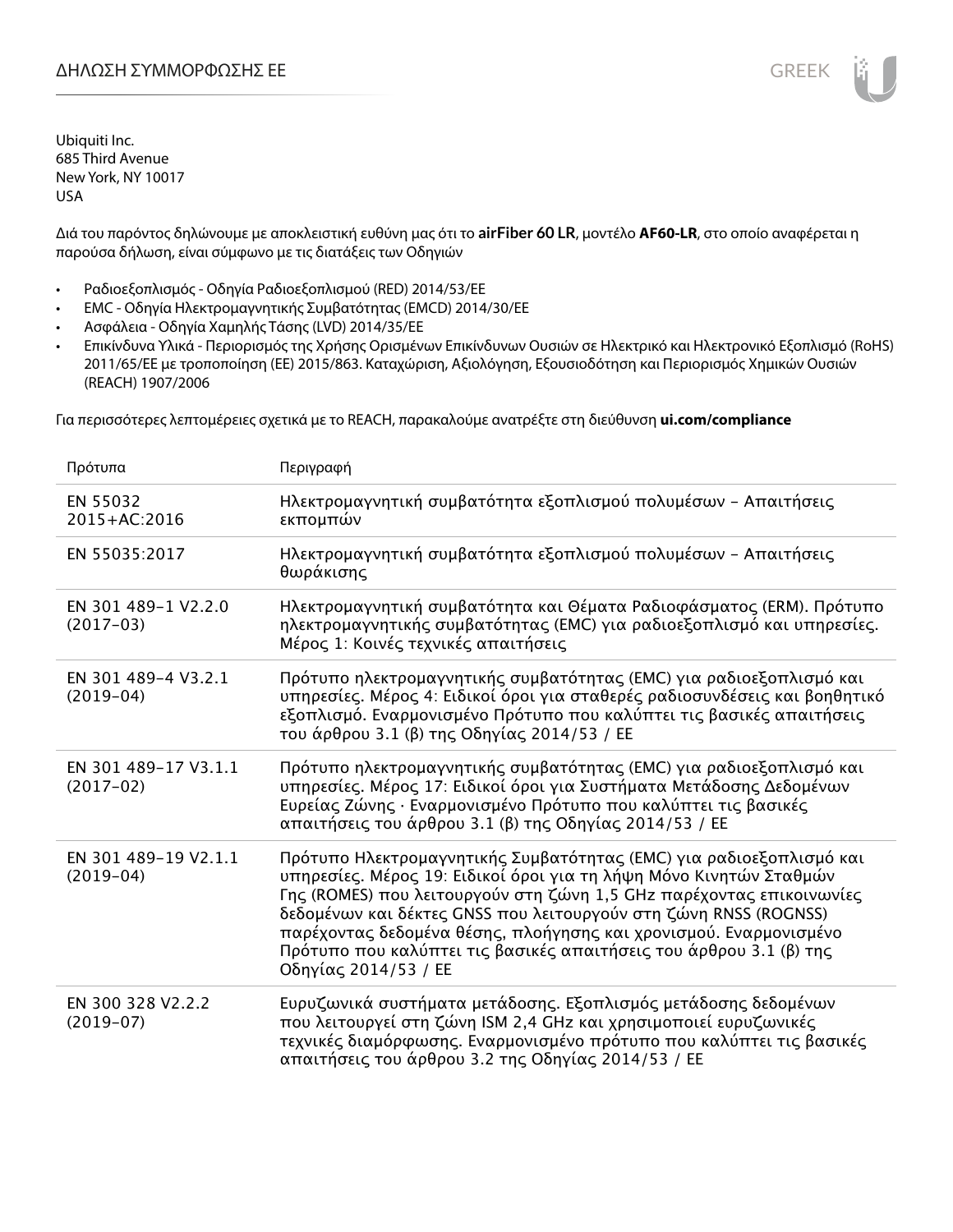

| Πρότυπα                            | Περιγραφή                                                                                                                                                                                                                                                                                                                    |
|------------------------------------|------------------------------------------------------------------------------------------------------------------------------------------------------------------------------------------------------------------------------------------------------------------------------------------------------------------------------|
| EN 302 217-2 V3.1.1<br>$(2017-05)$ | Σταθερά Συστήματα Ραδιοφώνου. Χαρακτηριστικά και Απαιτήσεις<br>για εξοπλισμό και κεραίες από Σημείο σε Σημείο. Μέρος 2: Ψηφιακά<br>Συστήματα που Λειτουργούν σε Ζώνες Συχνοτήτων από 1 GHz έως 86 GHz.<br>Εναρμονισμένο Πρότυπο που καλύπτει τις βασικές απαιτήσεις του άρθρου<br>3.2 της Οδηγίας 2014/53/ΕΕ                 |
| EN 303 413 V1.1.1<br>$(2017-06)$   | Δορυφορικοί Σταθμοί Γης και Συστήματα (SES). Δέκτες Παγκόσμιου<br>Δορυφορικού Συστήματος Πλοήγησης (GNSS). Ραδιοεξοπλισμός που<br>λειτουργεί από ζώνες συχνοτήτων 1 164 MHz έως 1 300 MHz και 1 559<br>MHz έως 1 610 MHz. Εναρμονισμένο Πρότυπο που καλύπτει τις βασικές<br>απαιτήσεις του άρθρου 3.2 της Οδηγίας 2014/53/ΕΕ |
| EN 62311:2020                      | Αξιολόγηση ηλεκτρονικού και ηλεκτρικού εξοπλισμού που σχετίζεται με<br>περιορισμούς έκθεσης στον άνθρωπο για ηλεκτρομαγνητικά πεδία (0 Hz -<br>300 GHz)                                                                                                                                                                      |
| EN 62368-1<br>2014+A11:2017        | Εξοπλισμός τεχνολογίας ήχου/εικόνας, πληροφορικής και επικοινωνιών -<br>Μέρος 1: Απαιτήσεις ασφάλειας                                                                                                                                                                                                                        |
| <b>CE Marking</b>                  |                                                                                                                                                                                                                                                                                                                              |

Mark Feil<br>Mark Feil Compliance Manager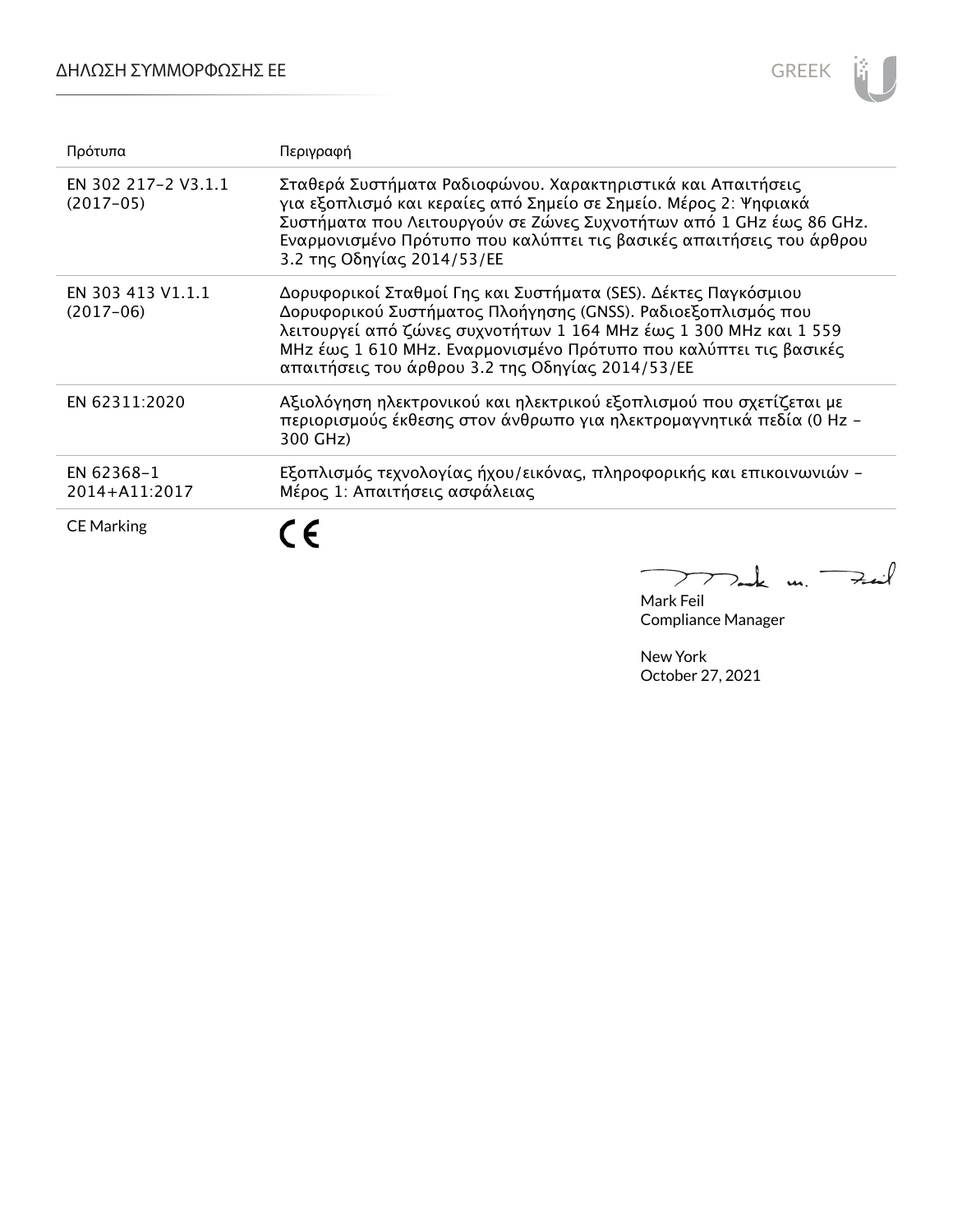# EÚ VYHLÁSENIE O SÚHLASE SLOVAK SLOVAK

Ubiquiti Inc. 685 Third Avenue New York, NY 10017 USA

Týmto prehlasuje, na našu výlučnú zodpovednosť, že **airFiber 60 LR**, model **AF60-LR**, ktorého sa toto vyhlásenie týka, je v súlade s ustanoveniami Smerníc

- Rádio 2014/53/EÚ Smernica o Rádiových Zariadeniach (RED)
- EMC -2014/30/EÚ Smernica o Elektromagnetickej Kompatibilite (EMCD)
- Bezpečnosť -2014/35/EÚ Smernica o Nízkom Napätí (LVD)
- Nebezpečné Materiály -2011/65/EÚ Obmedzenie Používania Určitých Nebezpečných Látok v Elektrických a Elektronických Zariadeniach (RoHS) s dodatkom (EÚ) 2015/863; 1907/2006 Registrácia, Hodnotenie, Autorizácia a Obmedzenie chemikálií (REACH)

Ďalšie informácie o REACH môžete nájsť na **ui.com/compliance**

| Štandardy                           | <b>Popis</b>                                                                                                                                                                                                                                                                                                                                                                                                                                        |
|-------------------------------------|-----------------------------------------------------------------------------------------------------------------------------------------------------------------------------------------------------------------------------------------------------------------------------------------------------------------------------------------------------------------------------------------------------------------------------------------------------|
| EN 55032<br>2015+AC:2016            | Elektromagnetická kompatibilita multimediálnych zariadení - emisné<br>požiadavky                                                                                                                                                                                                                                                                                                                                                                    |
| EN 55035:2017                       | Elektromagnetická kompatibilita multimediálnych zariadení - Požiadavky na<br>odolnosť                                                                                                                                                                                                                                                                                                                                                               |
| EN 301 489-1 V2.2.0<br>$(2017-03)$  | Elektromagnetická kompatibilita a záležitosti rádiového spektra (ERM). Norma<br>elektromagnetickej kompatibility (EMC) pre rádiové zariadenia a služby:<br>Spoločné technické požiadavky                                                                                                                                                                                                                                                            |
| EN 301 489-4 V3.2.1<br>$(2019-04)$  | Norma elektromagnetickej kompatibility (EMC) pre rádiové zariadenia a<br>služby – Časť 4: Osobitné podmienky pre pevné rádiové spojenia a doplnkové<br>zariadenia - Harmonizovaná norma vzťahujúca sa na základné požiadavky<br>článku 3.1 písm. b) smernice 2014/53/EÚ                                                                                                                                                                             |
| EN 301 489-17 V3.1.1<br>$(2017-02)$ | Norma elektromagnetickej kompatibility (EMC) na rádiové zariadenia a služby.<br>17. časť: Osobitné podmienky pre širokopásmové systémy prenosu dát.<br>Harmonizovaná norma vzťahujúca sa na základné požiadavky článku 3.1 písm.<br>b) smernice $2014/53/EU$                                                                                                                                                                                        |
| EN 301 489-19 V2.1.1<br>$(2019-04)$ | Norma elektromagnetickej kompatibility (EMC) na rádiové zariadenia a<br>služby. 19. časť: Osobitné podmienky pre mobilné pozemské stanice (ROMES)<br>pracujúce len na príjem v pásme 1,5 GHz, ktoré poskytujú dátové komunikácie,<br>a prijímače GNSS pracujúce v pásme RNSS (ROGNSS), ktoré poskytujú údaje o<br>polohe, navigácii a časovaní. Harmonizovaná norma vzťahujúca sa na základné<br>požiadavky článku 3.1 písm. b) smernice 2014/53/EÚ |
| EN 300 328 V2.2.2<br>$(2019-07)$    | Širokopásmové prenosové systémy. Zariadenia na prenos údajov pracujúce<br>v pásme ISM 2,4 GHz a používajúce širokopásmové modulačné techniky.<br>Harmonizovaná norma vzťahujúca sa na základné požiadavky článku 3.2<br>smernice 2014/53/EÚ                                                                                                                                                                                                         |
| EN 302 217-2 V3.1.1<br>$(2017-05)$  | Pevné rádiové systémy; charakteristiky a požiadavky na zariadenia a antény<br>typu bod-bod. Časť 2: Digitálne systémy pracujúce vo frekvenčných pásmach<br>od 1 GHz do 86 GHz. Harmonizovaná norma vzťahujúca sa na základné<br>požiadavky článku 3.2 smernice 2014/53/EÚ                                                                                                                                                                           |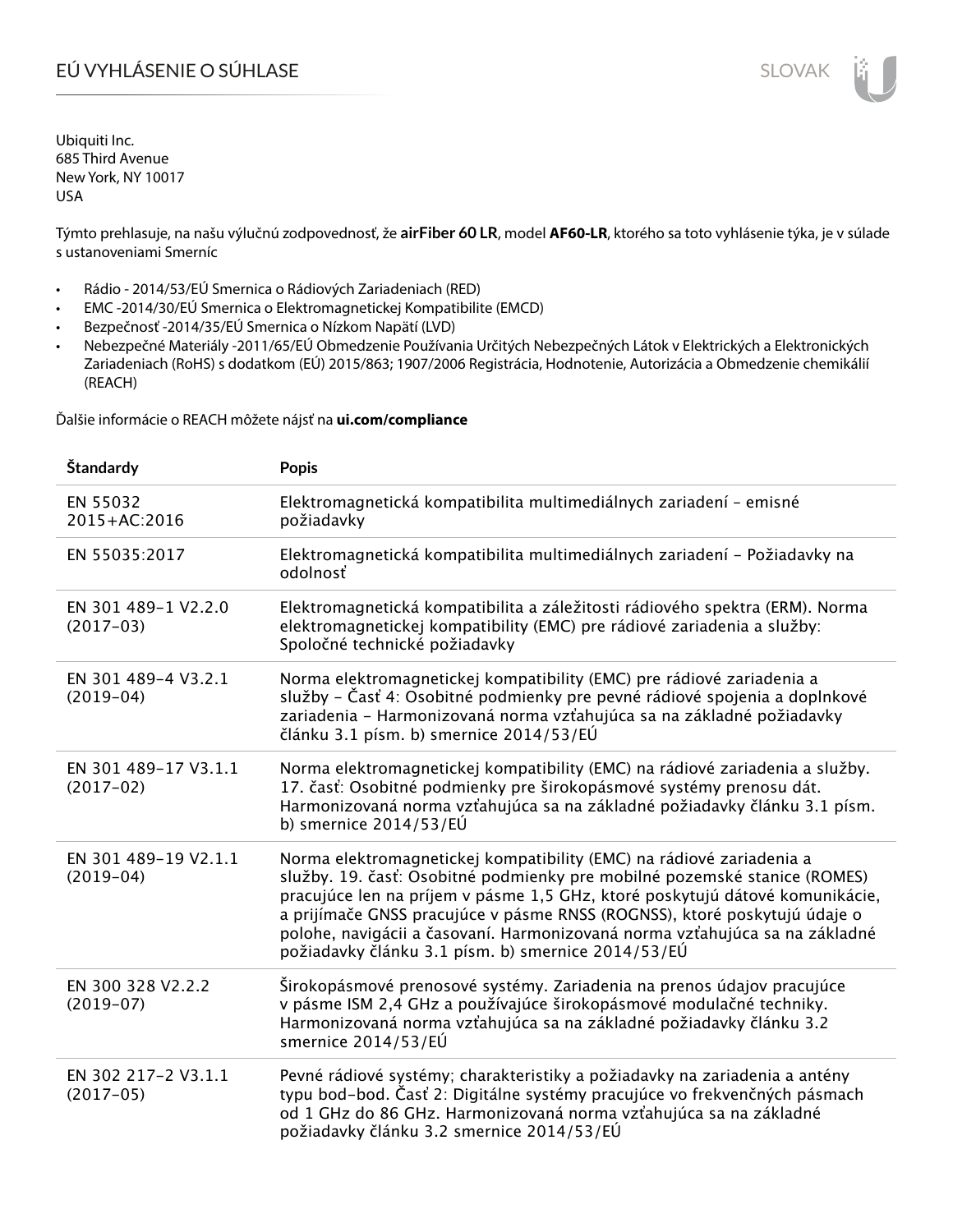# EÚ VYHLÁSENIE O SÚHLASE



| Štandardy                        | <b>Popis</b>                                                                                                                                                                                                                                                                                                    |
|----------------------------------|-----------------------------------------------------------------------------------------------------------------------------------------------------------------------------------------------------------------------------------------------------------------------------------------------------------------|
| EN 303 413 V1.1.1<br>$(2017-06)$ | Satelitné pozemské stanice a systémy (SES); prijímače globálneho navigačného<br>satelitného systému (GNSS); rádiové zariadenia používané vo frekvenčných<br>pásmach 1 164 MHz až 1 300 MHz a 1 559 MHz až 1 610 MHz; harmonizovaná<br>norma vzťahujúca sa na základné požiadavky článku 3.2 smernice 2014/53/EÚ |
| EN 62311:2020                    | Posudzovanie elektronických a elektrických zariadení v súvislosti s<br>obmedzeniami vystavenia ľudí elektromagnetickým poliam (0 Hz - 300 GHz)                                                                                                                                                                  |
| EN 62368-1<br>2014+A11:2017      | Zariadenia audio/video, informačnej a komunikačnej technológie – časť 1:<br>Bezpečnostné požiadavky                                                                                                                                                                                                             |
| <b>CE Marking</b>                | $\epsilon$                                                                                                                                                                                                                                                                                                      |

Tak m. Fail  $\mathcal{P}$ Mark Feil

Compliance Manager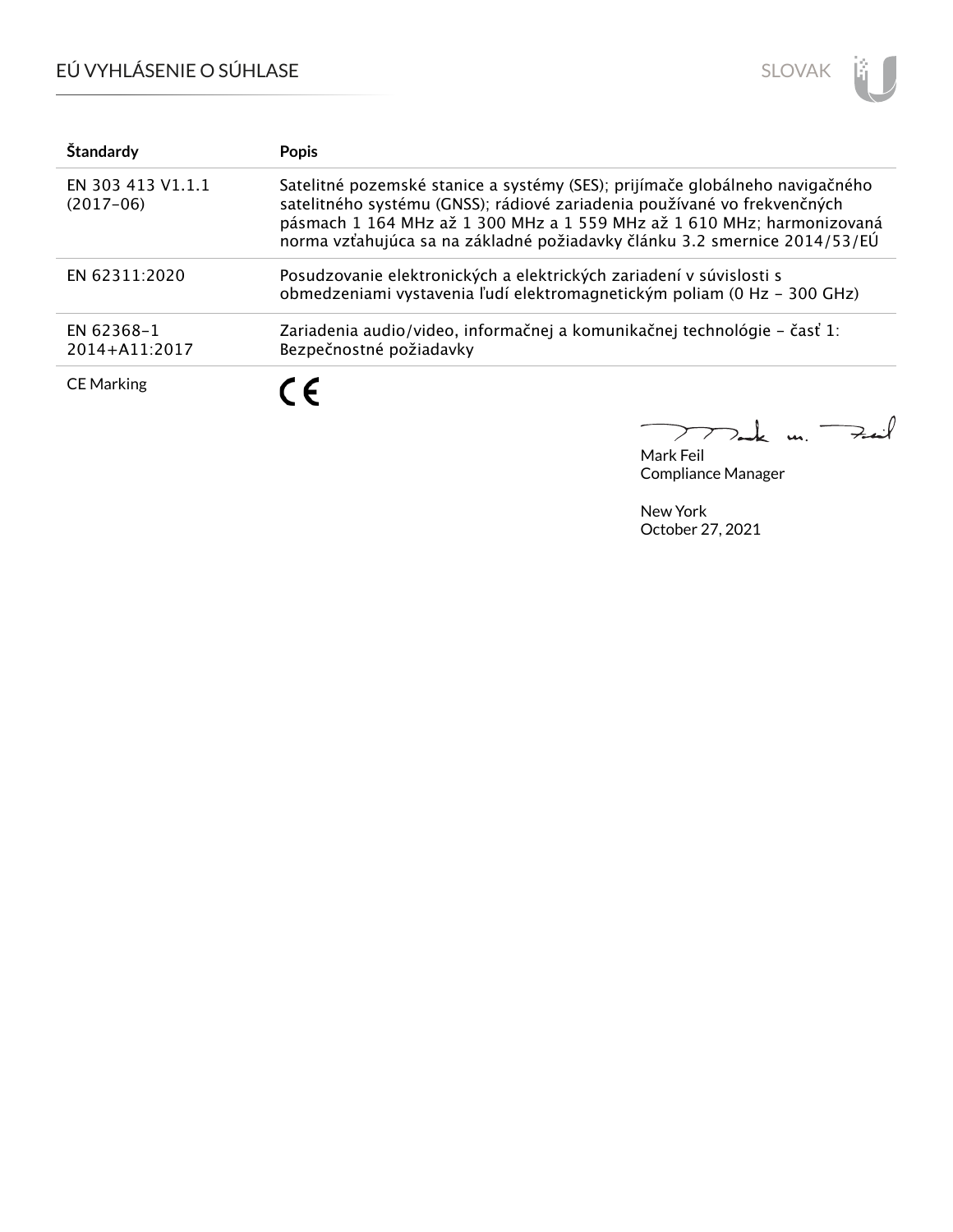## ES ATBILSTĪBAS DEKLARĀCIJA LATVIAN

Ubiquiti Inc. 685 Third Avenue New York, NY 10017 USA

Vienīgi uz savu atbildību deklarējam, ka iekārtas "**airFiber 60 LR**" modelis "**AF60-LR**", uz ko attiecas šī deklarācija, atbilst šādu direktīvu noteikumiem:

- radio 2014/53/ES Radioiekārtu direktīva (RED);
- elektromagnētiskā saderība 2014/30/ES Elektromagnētiskās saderības direktīva (EMCD);
- drošība 2014/35/ES Zemsprieguma direktīva (LVD);
- bīstami materiāli 2011/65/ES Atsevišķu bīstamu ķīmisko vielu izmantošanas ierobežojumi elektriskajās un elektroniskajās iekārtās (RoHS) ar grozījumu (ES) 2015/863; 1907/2006 Ķīmisko vielu reģistrēšana, novērtēšana, atļaušana un ierobežošana (REACH).

Papildinformāciju par REACH lūdzam skatīt tīmekļa vietnē **ui.com/compliance**

| <b>Standarti</b>                    | <b>Apraksts</b>                                                                                                                                                                                                                                                                                                                                                                                                                                                                                |
|-------------------------------------|------------------------------------------------------------------------------------------------------------------------------------------------------------------------------------------------------------------------------------------------------------------------------------------------------------------------------------------------------------------------------------------------------------------------------------------------------------------------------------------------|
| EN 55032<br>2015+AC:2016            | Multivides iekārtu elektromagnētiskā saderība - Emisijai piemērojamās prasības                                                                                                                                                                                                                                                                                                                                                                                                                 |
| EN 55035:2017                       | Multivides iekārtu elektromagnētiskā saderība - Traucējumnoturības prasības                                                                                                                                                                                                                                                                                                                                                                                                                    |
| EN 301 489-1 V2.2.0<br>$(2017-03)$  | Elektromagnētiskā saderība un radiofrekvenču spektra jautājumi (ERM);<br>Elektromagnētiskās saderības (EMS) standarts radioiekārtām un dienestiem; 1.<br>daļa: Vispārējās tehniskās prasības                                                                                                                                                                                                                                                                                                   |
| EN 301 489-4 V3.2.1<br>$(2019-04)$  | Elektromagnētiskās saderības (EMS) standarts radioiekārtām un dienestiem; 4.<br>daļa: Īpašie nosacījumi fiksētajām radiolīnijām un palīgiekārtām; Saskaņotais<br>standarts, kas atbilst Direktīvas 2014/53/ES 3. panta 1. punkta b) apakšpunkta<br>pamatprasībām                                                                                                                                                                                                                               |
| EN 301 489-17 V3.1.1<br>$(2017-02)$ | Elektromagnētiskās saderības (EMS) standarts radioiekārtām un dienestiem;<br>17. daļa: Īpašie nosacījumi platjoslas datu pārraides sistēmām; Saskaņotais<br>standarts, kas atbilst Direktīvas 2014/53/ES 3. panta 1. punkta b) apakšpunkta<br>pamatprasībām                                                                                                                                                                                                                                    |
| EN 301 489-19 V2.1.1<br>$(2019-04)$ | Elektromagnētiskās saderības (EMS) standarts radioiekārtām un dienestiem;<br>19. daļa: Īpašie nosacījumi tikai uztverošajām mobilajām Zemes stacijām<br>(ROMES), kas nodrošina datu sakarus un darbojas 1,5 GHz frekvenču joslā, un<br>GNSS uztvērējiem, kas darbojas RNSS frekvenču joslā (ROGNSS) un nodrošina<br>pozicionēšanas, navigācijas un laika sinhronizācijas datus; Saskaņotais<br>standarts, kas atbilst Direktīvas 2014/53/ES 3. panta 1. punkta b) apakšpunkta<br>pamatprasībām |
| EN 300 328 V2.2.2<br>$(2019-07)$    | Platjoslas pārraides sistēmas; Datu pārraides iekārtas, kas darbojas 2,4 GHz<br>ISM joslā un izmanto platjoslas modulācijas paņēmienus; Saskaņotais standarts,<br>kas atbilst Direktīvas 2014/53/ES 3. panta 2. punkta pamatprasībām                                                                                                                                                                                                                                                           |
| EN 302 217-2 V3.1.1<br>$(2017-05)$  | Fiksētās radiosistēmas; Parametri un prasības punkta-punkta iekārtām un<br>antenām; 2. daļa: Ciparu sistēmas, kas darbojas frekvenču joslās no 1 GHz līdz<br>86 GHz; Saskaņotais standarts, kas atbilst Direktīvas 2014/53/ES 3. panta 2.<br>punkta pamatprasībām                                                                                                                                                                                                                              |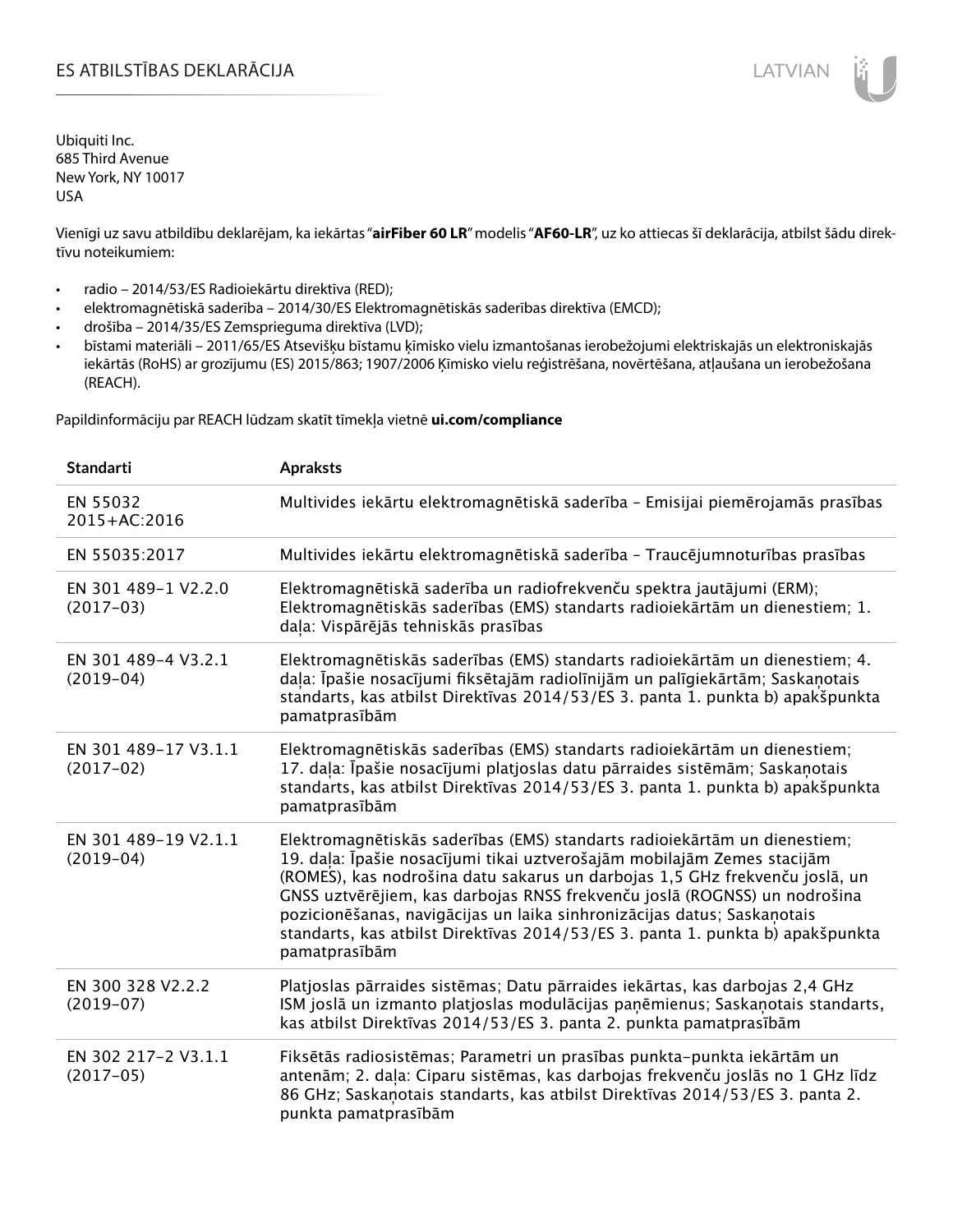## ES ATBILSTĪBAS DEKLARĀCIJA



| <b>Standarti</b>                 | <b>Apraksts</b>                                                                                                                                                                                                                                                                                                 |
|----------------------------------|-----------------------------------------------------------------------------------------------------------------------------------------------------------------------------------------------------------------------------------------------------------------------------------------------------------------|
| EN 303 413 V1.1.1<br>$(2017-06)$ | Satelītu Zemes stacijas un sistēmas (SES); Globālās navigācijas satelītu sistēmas<br>(GNSS) uztvērēji; Radioiekārtas, kas darbojas no 1 164 MHz līdz 1 300 MHz<br>un no 1 559 MHz līdz 1 610 MHz frekvenču joslās; Saskaņotais standarts, kas<br>atbilst Direktīvas 2014/53/ES 3. panta 2. punkta pamatprasībām |
| EN 62311:2020                    | Elektronisko un elektrisko iekārtu novērtēšana attiecībā uz ierobežojumiem 0<br>Hz-300 GHz elektromagnētisko lauku iedarbībai uz cilvēkiem                                                                                                                                                                      |
| EN 62368-1<br>2014+A11:2017      | Audio/video, informācijas un komunikācijas tehnoloģiju aprīkojums - 1. daļa:<br>Drošības prasības                                                                                                                                                                                                               |
| <b>CE Marking</b>                | C E                                                                                                                                                                                                                                                                                                             |

 $\textbf{k}$  m. Fail  $\overline{a}$  $\triangleright$ 

Mark Feil Compliance Manager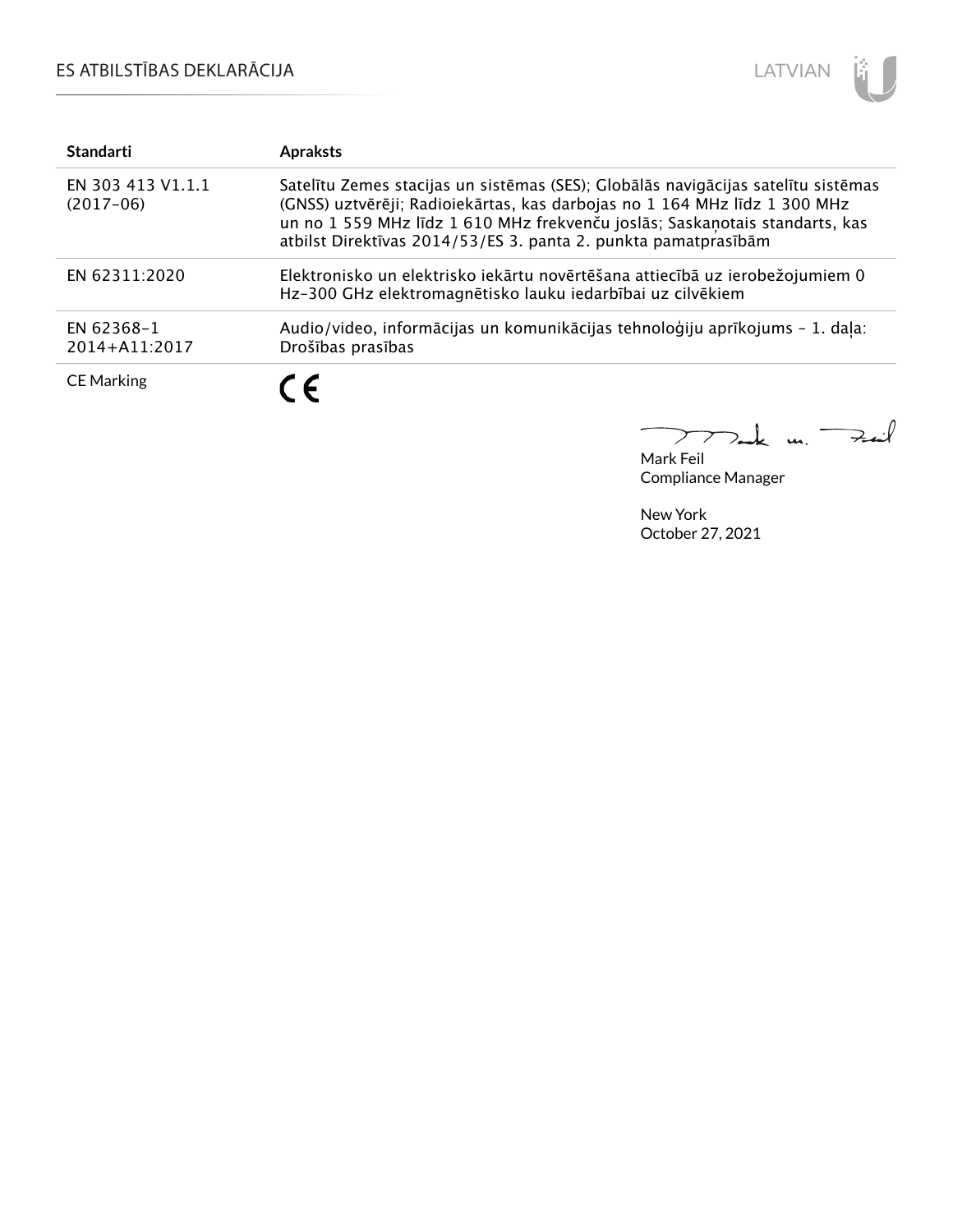## ES ATITIKIMO DEKLARACIJA NA SATITIKIMO DEKLARACIJA NA SATITIKIMO DE SATITIKIMO DE KLARACIJA NA SATITIKIMO DE KLA

Ubiquiti Inc. 685 Third Avenue New York, NY 10017 USA

Šiuo pareiškimu prisiimdami visą atsakomybe pareiškia, kad "airFiber 60 LR", AF60-LR modelis, su kuriuo susijusi ši deklaracija, atitinka direktyvų nuostatas

- Radijo 2014/53/EU Radijo įrangos direktyva (RĮD)
- ESD -2014/30/EU Elektromagnetinio suderinamumo direktyva (ESD)
- Sauga -2014/35/EU Žemos įtampos direktyva (LVD)
- Kenksmingos medžiagos -2011/65/EU Tam tikrų pavojingų medžiagų naudojimo elektros ir elektroninėje įrangoje apribojimas (RoHS) pakeitimas (EU) 2015/863; 1907/2006 Registracija, Vertinimas, Cheminių medžiagų leidimas ir apribojmas (RVACH)

Dėl papildomos informacijos apie RVACH, kreipkitės į **ui.com/compliance**

| Standartai                          | Apibūdinimas                                                                                                                                                                                                                                                                                                                                                                                                                                                                         |
|-------------------------------------|--------------------------------------------------------------------------------------------------------------------------------------------------------------------------------------------------------------------------------------------------------------------------------------------------------------------------------------------------------------------------------------------------------------------------------------------------------------------------------------|
| EN 55032<br>2015+AC:2016            | Multimedijos elektromagentinis suderinamumas - spinduliuotės reikalavimai                                                                                                                                                                                                                                                                                                                                                                                                            |
| EN 55035:2017                       | Multimedijos elektromagnetinis suderinamumas - spinduliuotės reikalavimai                                                                                                                                                                                                                                                                                                                                                                                                            |
| EN 301 489-1 V2.2.0<br>$(2017-03)$  | Elektromagnetinis suderinamumas ir radijo spektro dalykai (ERM); Radijo ryšio<br>įrangos ir paslaugų elektromagnetinio suderinamumo (EMS) standartas. 1 dalis.<br>Bendrieji techniniai reikalavimai                                                                                                                                                                                                                                                                                  |
| EN 301 489-4 V3.2.1<br>$(2019-04)$  | Radijo ryšio įrangos ir mobiliojo ryšio elektromagnetinio suderinamumo (EMS)<br>standartas. 4 dalis. Fiksuotųjų radijo ryšių ir pagalbinės įrangos specialiosios<br>sąlygos; suderintas standartas, apimantis esminius Direktyvos 2014/53/ES 3<br>straipsnio 1 dalies b punkto reikalavimus                                                                                                                                                                                          |
| EN 301 489-17 V3.1.1<br>$(2017-02)$ | Radijo ryšio įrangos ir mobiliojo ryšio elektromagnetinio suderinamumo (EMS)<br>standartas. 4 dalis. Fiksuotųjų radijo ryšių ir pagalbinės įrangos specialiosios<br>salygos; suderintas standartas, apimantis esminius Direktyvos 2014/53 / ES 3<br>straipsnio 1 dalies b punkto reikalavimus                                                                                                                                                                                        |
| EN 301 489-19 V2.1.1<br>$(2019-04)$ | Radijo ryšio įrangos ir mobiliojo ryšio elektromagnetinio suderinamumo (EMS)<br>standartas. 19 dalis: Specialiosios sąlygos priimti tik 1,5 GHz dažnių juostoje<br>veikiančias judriąsias žemės stotis (ROMES), teikiančias duomenų ryšį, ir GNSS<br>imtuvus, veikiančius RNSS juostoje (ROGNSS), teikiančius padėties nustatymo,<br>navigacijos ir laiko duomenis; suderintas standartas, apimantis esminius<br>Direktyvos 2014/53 / ES 3 straipsnio 1 dalies b punkto reikalavimus |
| EN 300 328 V2.2.2<br>$(2019-07)$    | Plačiajuosčio ryšio sistemos; Duomenų perdavimo įranga, veikianti 2,4 GHz<br>ISM juostoje ir naudojanti plačiajuosčio ryšio moduliacijos metodus; suderintas<br>standartas, apimantis esminius Direktyvos 2014/53 / ES 3 straipsnio 2 dalies<br>reikalavimus                                                                                                                                                                                                                         |
| EN 302 217-2 V3.1.1<br>$(2017-05)$  | Fiksuotos radijo sistemos; "Point-to-Point" įrangos ir antenų charakteristikos ir<br>reikalavimai; 2 dalis. Skaitmeninės sistemos, veikiančios nuo 1 GHz iki 86 GHz<br>dažnių juostose; Suderintas standartas, apimantis esminius Direktyvos 2014/53<br>/ ES 3 straipsnio 2 dalies reikalavimus                                                                                                                                                                                      |